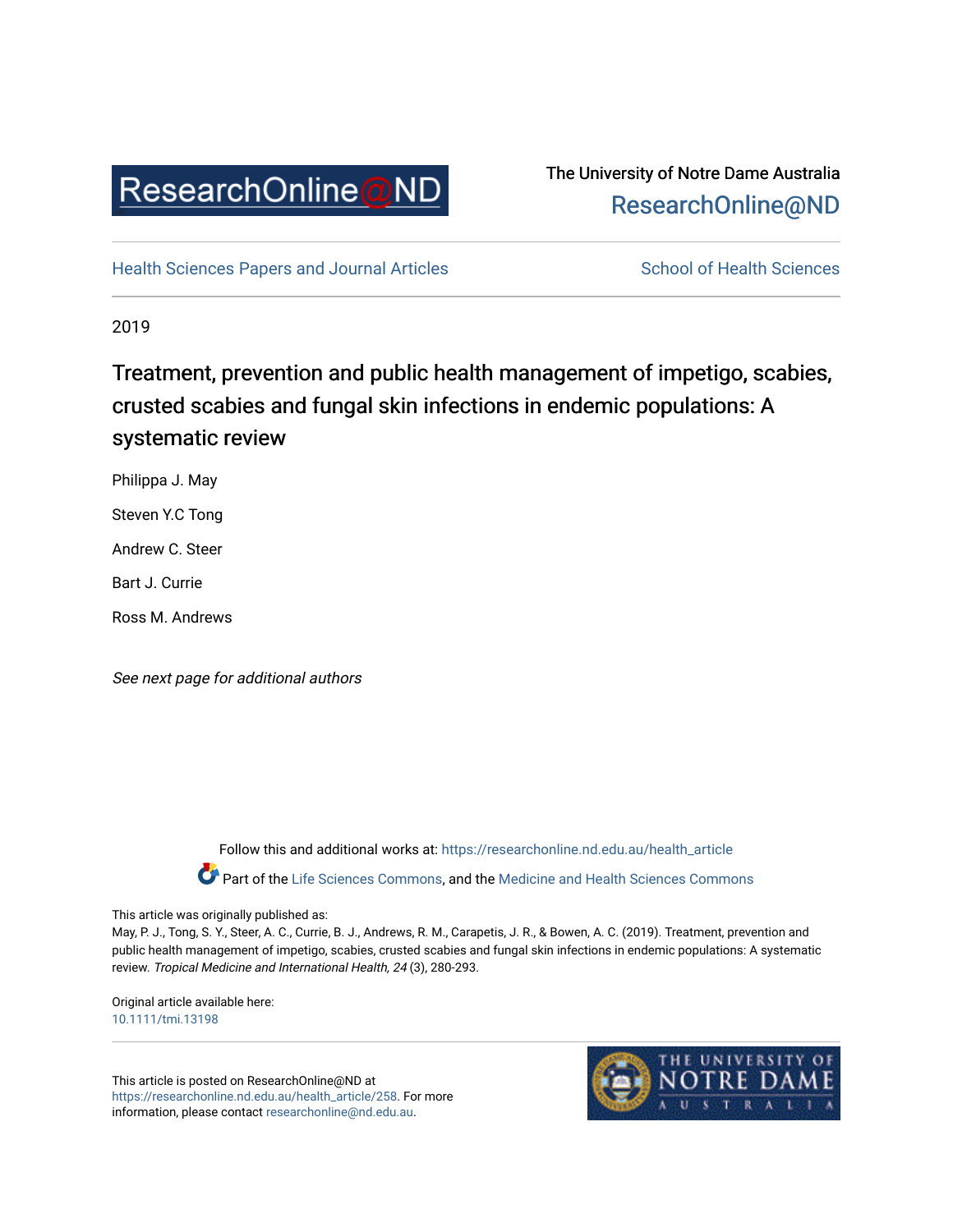# Authors

Philippa J. May, Steven Y.C Tong, Andrew C. Steer, Bart J. Currie, Ross M. Andrews, Jonathan R. Carapetis, and Asha C. Bowen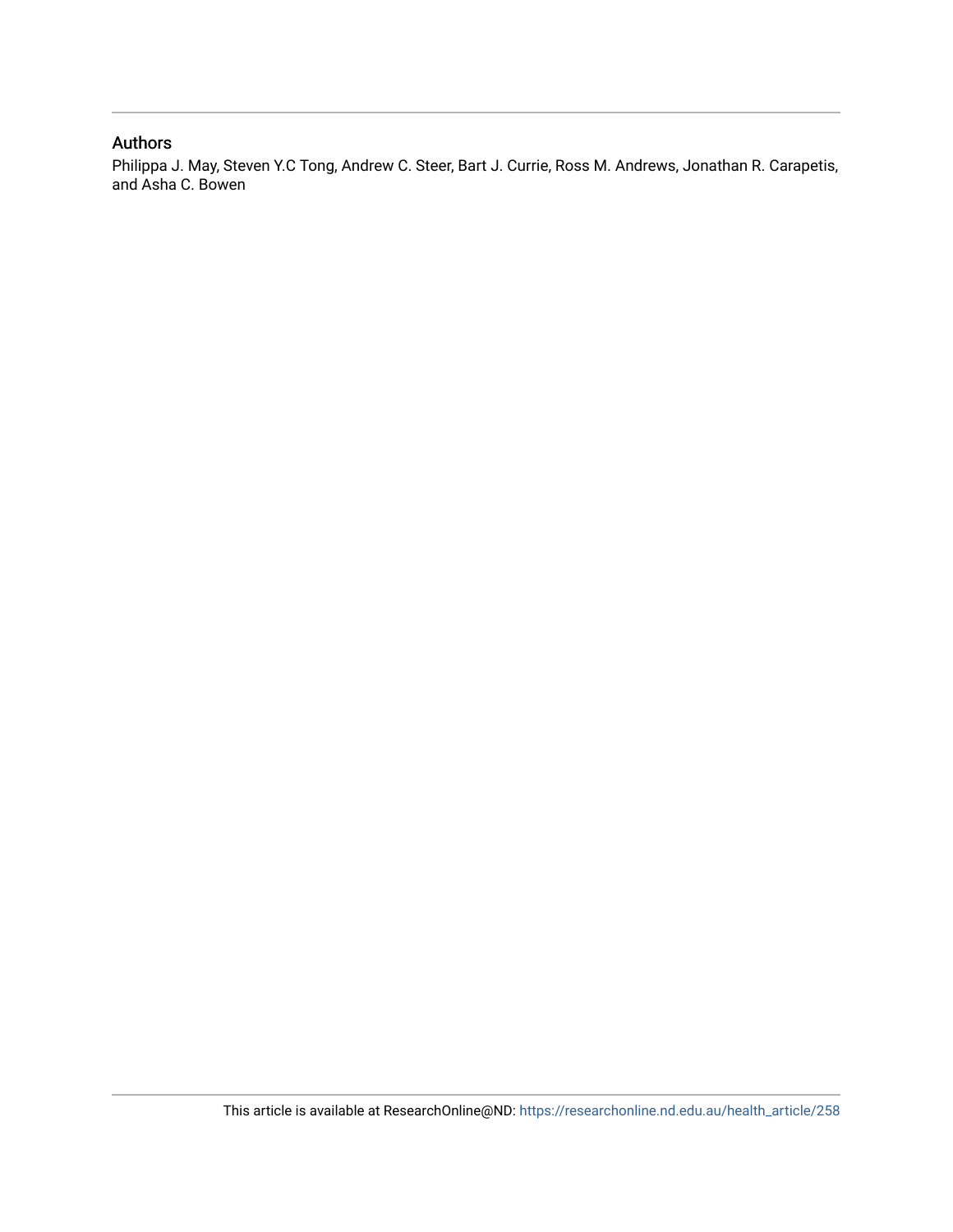This article has been published in *Tropical Medicine and International Health. Published by John Wiley & Sons Ltd.* Available at[: https://onlinelibrary.wiley.com/doi/full/10.1111/tmi.13198](https://onlinelibrary.wiley.com/doi/full/10.1111/tmi.13198)

This is an Open Access article distributed in accordance with the Creative Commons Attribution 4.0 International license (CC BY 4.0), which permits unrestricted use, distribution, and reproduction in any medium, provided the original author and source are credited. See[: https://creativecommons.org/licenses/by/4.0/](https://creativecommons.org/licenses/by/4.0/) 

May, P.J., Tong, S.Y.C., Steer, A.C., Currie, B.J., Andrews, R.M., Carapetis, J.R., and Bowen, A.C. (2019) Treatment, prevention and public health management of impetigo, scabies, crusted scabies and fungal skin infections in endemic populations: A systematic review. *Tropical Medicine and International Health, 24*(3), 280-293. doi: 10.1111/tmi.13198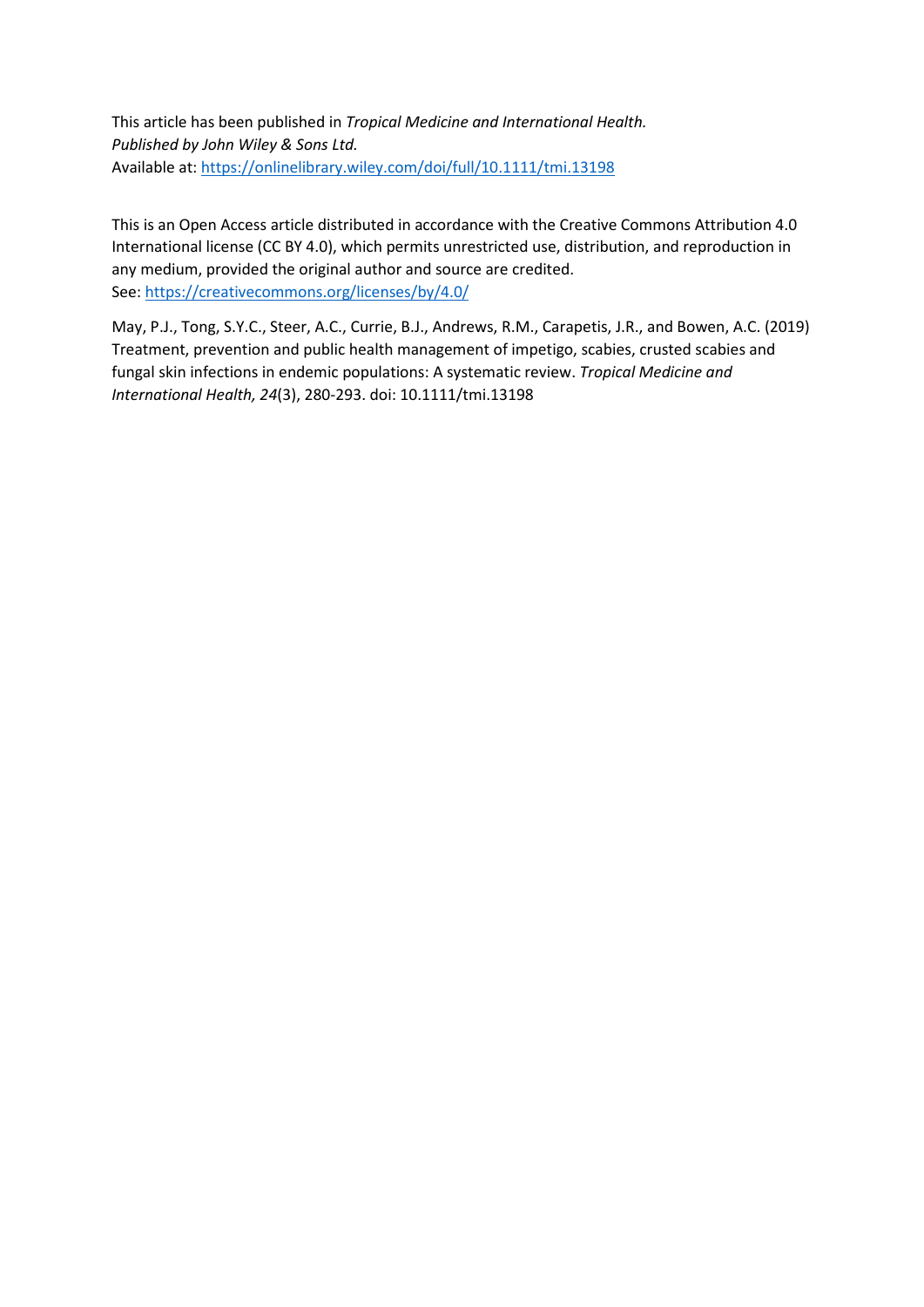volume 24 no 3 pp 280–293 march 2019

# Systematic Review

# Treatment, prevention and public health management of impetigo, scabies, crusted scabies and fungal skin infections in endemic populations: a systematic review

Philippa J. May<sup>1</sup>, Steven Y. C. Tong<sup>2,3</sup>, Andrew C. Steer<sup>4,5</sup>, Bart J. Currie<sup>3,6</sup>, Ross M. Andrews<sup>3,7</sup>, Jonathan R. Carapetis<sup>8,9,10</sup> and Asha C. Bowen<sup>3,8,9,10,11</sup>

1 Northern Territory Centre for Disease Control, Casuarina, Australia

2 Victorian Infectious Diseases Service, Royal Melbourne Hospital, The University of Melbourne, at the Peter Doherty Institute for Infection and Immunity, Parkville, Australia

3 Menzies School of Health Research, Charles Darwin University, Casuarina, Australia

4 Royal Children's Hospital, Parkville, Australia

5 Murdoch Children's Research Institute, University of Melbourne, Parkville, Australia

6 Royal Darwin Hospital, Casuarina, Australia

7 National Centre for Epidemiology & Population Health, Australian National University, Canberra, Australia

- 8 Perth Children's Hospital, Nedlands, Australia
- 9 Wesfarmers Centre for Vaccines and Infectious Diseases, University of Western Australia, Nedlands, Australia

10 School of Medicine, University of Western Australia, Nedlands, Australia

11 University of Notre Dame Australia, Fremantle, Australia

**Summary** We conducted a systematic review of the treatment, prevention and public health control of skin infections including impetigo, scabies, crusted scabies and tinea in resource-limited settings where skin infections are endemic. The aim is to inform strategies, guidelines and research to improve skin health in populations that are inequitably affected by infections of the skin and the downstream consequences of these. The systematic review is reported according to the PRISMA statement. From 1759 titles identified, 81 full text studies were reviewed and key findings outlined for impetigo, scabies, crusted scabies and tinea. Improvements in primary care and public health management of skin infections will have broad and lasting impacts on overall quality of life including reductions in morbidity and mortality from sepsis, skeletal infections, kidney and heart disease.

keywords impetigo, scabies, crusted scabies, tinea

#### Introduction

Children in developing countries and other resource-limited settings bear a disproportionate burden of skin infections, owing to poverty, poorer living conditions, normalisation and limited access to primary healthcare [1–4]. More than 162 million children are estimated to have impetigo at any one time [5] and more than 110 million children with scabies [6]. There are no estimates for the global burden of tinea in children, although fungal skin infections were the leading skin disease and placed in the top 10 most prevalent diseases worldwide in 2010 [7].

Primary infection with impetigo and secondary bacterial infection of scabies, crusted scabies and tinea with

the bacteria Staphylococcus aureus and Streptococcus pyogenes (Group A Streptococcus, GAS) lead to morbidity, mortality and socioeconomic costs via invasive infection [8, 9]. Invasive S. aureus has a global incidence estimate of 20–50 cases/100 000 population per year with a case fatality rate of 5–30% [10, 11]. An estimated 163 000 people die from GAS bacteraemia each year [8]. Moreover, post-streptococcal sequelae of acute rheumatic fever (ARF) and acute post-streptococcal glomerulonephritis (APSGN) can lead to long-term consequences of chronic heart and kidney disease [8, 12, 13]. Due to differences in the social determinants of health, there exists a marked disparity in the burden of skin infections and their sequelae between resource-rich and resourcelimited settings [14].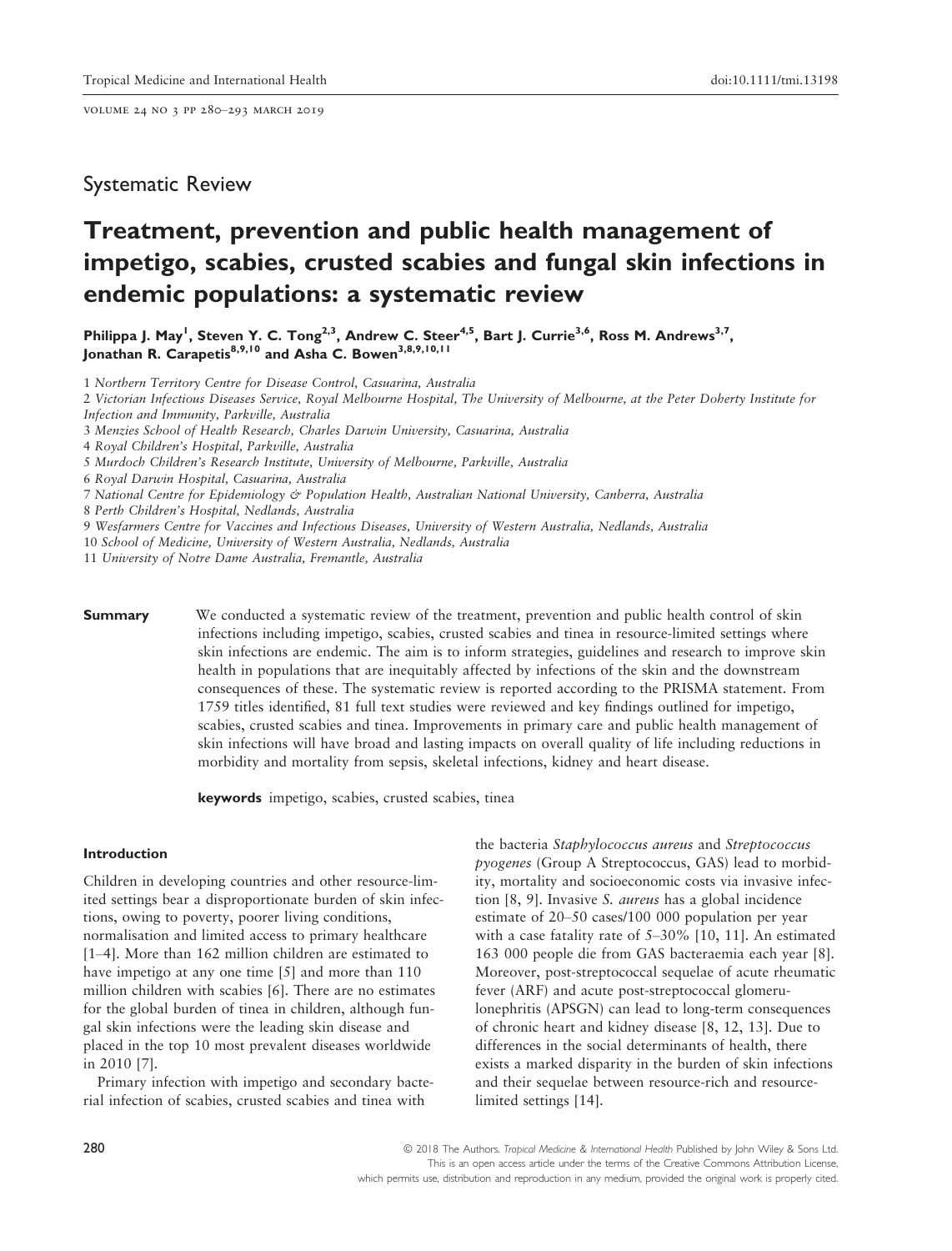Systematic reviews of skin infection treatments that have only included randomised clinical trials (RCT) [15–18], exclude a large body of available evidence from resource-limited settings where the burden is highest [5–7]. RCTs are often conducted in hospital outpatient departments (OPD) in high-income settings, and findings may not be directly applicable to resourcelimited settings where cultural practices, access, availability, cost and acceptability of treatments may differ. There remains a lack of consensus on the best treatments and population health approaches for the prevention and control of skin infections, both individual skin conditions and skin infections collectively, in these resource-limited settings due to a lack of a review of the evidence that is externally valid to these populations. We conducted a systematic review of studies from resource-limited and endemic settings regarding the prevention, treatment and public health management of impetigo, scabies, crusted scabies and tinea to inform the development of evidence-based guidelines and future research priorities for skin infections in endemic populations.

#### Methods

#### Search strategy and selection criteria

This systematic review is reported according to the Preferred Reporting items for Systematic Reviews and Meta-Analyses (PRISMA) statement [19]. The methods and search strategy have been described previously [20]. Briefly peer reviewed and grey literature databases were searched. Studies published in English since 1960 using any experimental study (RCTs, clinical controlled trials, before and after studies and interrupted time series analyses) or observational study design (cohort and ecological studies) were included. Eligible participant types included Indigenous peoples and populations in resource-limited settings (low, lowmiddle and middle-income countries and resource-limited populations in Organisation for Economic Cooperation and Development (OECD) countries) (see Appendix S1 for definitions) with a diagnosis of impetigo, scabies, crusted scabies, tinea capitis, tinea corporis or tinea unguium (onychomycosis) in persons of any age or sex. We reviewed any clinical or public health interventions aiming to reduce skin infections with any type of comparator. Outcomes were categorised as primary (cure or decrease in prevalence for population-based studies) or secondary (microbiological cure, symptom relief, recurrence, adherence, acceptability, adverse events and spread to contacts).

Two authors (AB and PM) independently screened the titles and abstracts of all studies identified in the search process and selected the studies for eligibility assessment. Full reports of these studies were obtained and assessed by two independent reviewers (10 reviewers in total). Any discrepancies for inclusion were resolved by consensus discussion.

#### Assessment of methodological quality and data extraction

Two reviewers independently scored for methodological quality of clinical trials using The Cochrane Collaboration's tool for assessing risk of bias [21]. Observational studies were assessed for blinding, completeness of outcome data, outcome reporting and other sources of bias including confounders. All data were entered into data extraction forms using Covidence online software (Veritas Health Innovation, Melbourne, VIC, Australia) by the two independent reviewers and discrepancies resolved via discussion.

#### Statistical analysis and synthesis

The data are presented in a narrative synthesis. Metaanalysis was not performed due to the heterogeneity of studies. Calculations were performed using STATA13 (Statacorp, Texas, USA). For reading ease, results are presented in common theme groups in each area of clinical treatment or public health prevention and control relevant to skin infections in resource-limited settings. As many population-based studies incorporate multiple strategies such as health education, treatment and hygiene practices, it is recommended that all evidence is considered by the reader as a whole. We used the GRADE approach to rate evidence across studies for specific clinical outcomes to link evidence-quality evaluations to recommendations in clinical guidelines (Table 1).

# **Results**

The search strategy identified 1759 titles and 455 abstracts for screening, of which 193 met the inclusion criteria. 81 full text studies were included (Figure 1), representing >27 633 participants over a 40-year period (1976–2015). The study size, type, location and condition under study are summarised (Figure 2, Table S1). The study details and characteristics are summarised in Table 2. There were 44 (54%) RCTs, four (5%) cluster RCTs, three (4%) controlled clinical trials, three (4%) controlled before and after studies and three (4%) controlled population studies (Table S2). There were two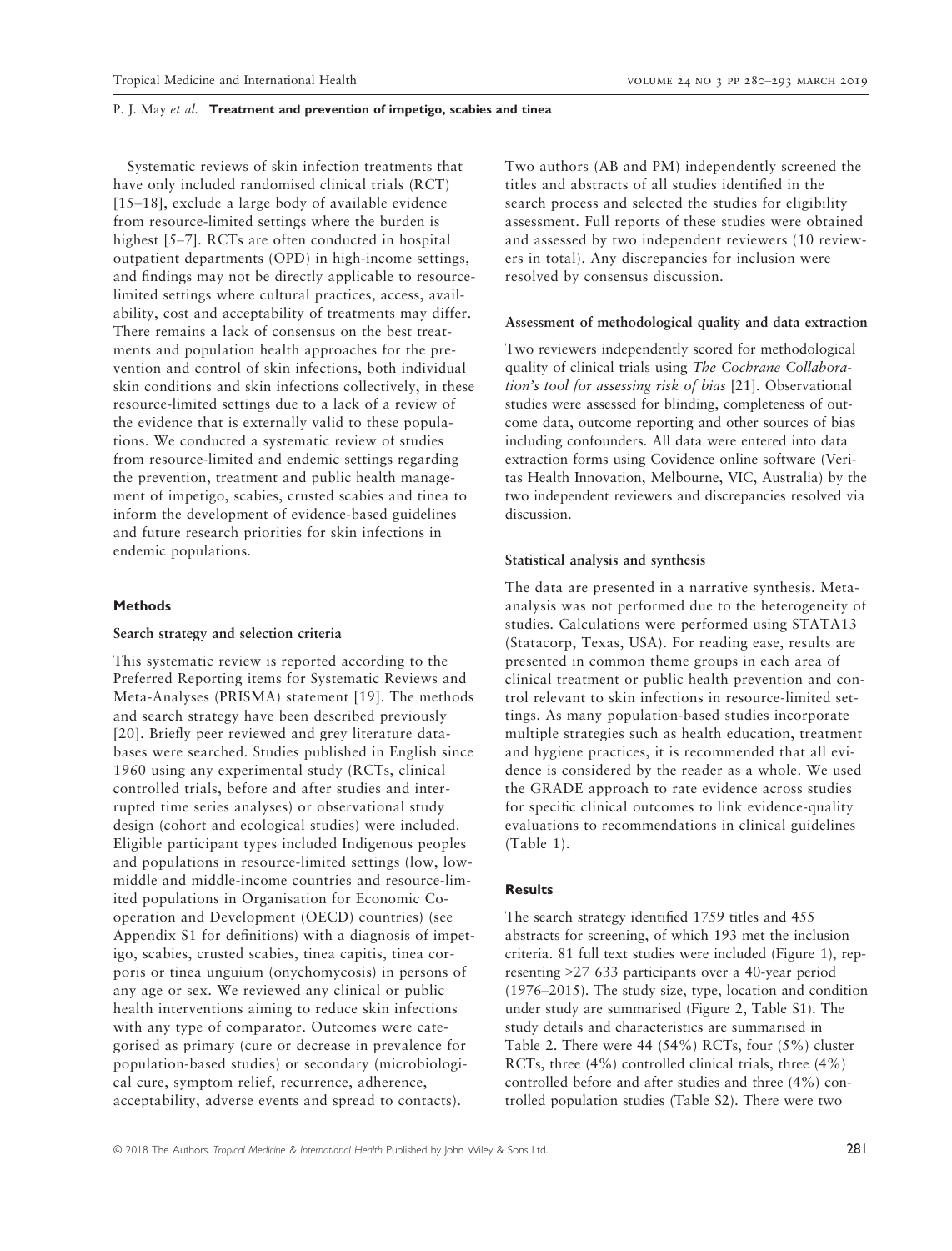|  | Table I Grading of recommendations assessment, development and evaluation evidence grades and strength of recommendations |  |  |  |  |  |
|--|---------------------------------------------------------------------------------------------------------------------------|--|--|--|--|--|
|--|---------------------------------------------------------------------------------------------------------------------------|--|--|--|--|--|

| Code | Quality of<br>evidence        | Definition                                                                                                                                                                                                                                                                                                                                                                                                                                                                                                                                                                                                                                                                           |  |  |  |  |
|------|-------------------------------|--------------------------------------------------------------------------------------------------------------------------------------------------------------------------------------------------------------------------------------------------------------------------------------------------------------------------------------------------------------------------------------------------------------------------------------------------------------------------------------------------------------------------------------------------------------------------------------------------------------------------------------------------------------------------------------|--|--|--|--|
| A    | High                          | Further research is very unlikely to change the level of confidence in the estimate of effect. i.e.<br>• Several high-quality studies with consistent results                                                                                                                                                                                                                                                                                                                                                                                                                                                                                                                        |  |  |  |  |
| B    | Moderate                      | Further research is likely to have an impact in current confidence in the estimate of effect and may<br>change the estimate. i.e.<br>• One high-quality study<br>• Several studies with some limitations                                                                                                                                                                                                                                                                                                                                                                                                                                                                             |  |  |  |  |
| C    | Low                           | Further research is very likely to have an important impact on the level of confidence in the estimate of<br>effect and would likely change the estimate. i.e.<br>• One or more studies with severe limitations                                                                                                                                                                                                                                                                                                                                                                                                                                                                      |  |  |  |  |
| D    | Very Low                      | Estimate of effect is very uncertain. <i>i.e.</i><br>• No direct research evidence<br>• One of more studies with very severe limitations                                                                                                                                                                                                                                                                                                                                                                                                                                                                                                                                             |  |  |  |  |
| Code | Strength of<br>recommendation | Implications when combined with evidence grade                                                                                                                                                                                                                                                                                                                                                                                                                                                                                                                                                                                                                                       |  |  |  |  |
| 1    | Strong                        | 1A: Strong recommendation, applies to most patients without reservation. Clinicians should follow a<br>strong recommendation unless a clear and compelling rationale for an alternative approach is present.<br>1B: Strong recommendation, applies to most patients. Clinicians should follow a strong recommendation<br>unless a clear and compelling rationale for an alternative approach is present.<br>1C: Strong recommendation, applies to most patients. Some of the evidence base supporting the<br>recommendation is, however, of low quality.<br>1D: * Strong recommendation, applies to most patients. However, the recommendation is based on<br>expert consensus only. |  |  |  |  |
| 2    | Weak                          | 2A: Weak recommendation and best action may differ depending on circumstances or patients or<br>societal values.<br>2B: Weak recommendation and alternative approaches likely to be better for some patients under<br>some circumstances.<br>2C: Very weak recommendation; other alternatives may be equally reasonable.<br>2D: * Very weak recommendation based on expert consensus. Further research is necessary.                                                                                                                                                                                                                                                                 |  |  |  |  |

\*1D and 2D recommendations are not routinely included by the GRADE approach as these are based on expert consensus, rather than scientific evidence. These additional recommendation grades were created due to lack of available supporting evidence but an identified need to make recommendations to guide clinical and public health management.

(3%) before and after studies, four (5%) ecological studies, 14 (17%) prospective cohort studies and four (5%) retrospective observational studies appraised (Table S3).

## Summary of clinical treatment recommendations for resource-limited settings

### Comprehensive community skin health pro-

grammes. Moderate quality evidence that treatment combined with comprehensive skin control measures (health promotion, environmental interventions and screening) add benefit in sustaining a reduction in scabies prevalence alone (2B) [22] and impetigo and scabies prevalence combined (2C) (Appendix S2) [23–25]. No studies assessed the effect of a community skin health programme on impetigo or tinea alone, whilst one study described this for scabies [22], one for scabies and impetigo [23, 24], and one for general skin infections [25]. High-quality evidence from studies using control communities would be advantageous in determining the measurable benefit over standard treatment (Table 3).

In Bangladesh, moderate quality evidence was provided from a study where permethrin Mass Drug Administration (MDA) was followed by randomisation of male boarding school students to a scabies control programme (repeat permethrin treatment for scabies, health promotion activities with a designated scabies class monitor, daily bathing with soap and bags for bedding and clothing storage) or control [22]. At 4 months, scabies prevalence was 5% (intervention) and 50% (control),  $P < 0.001$  [22]. In Australia, low-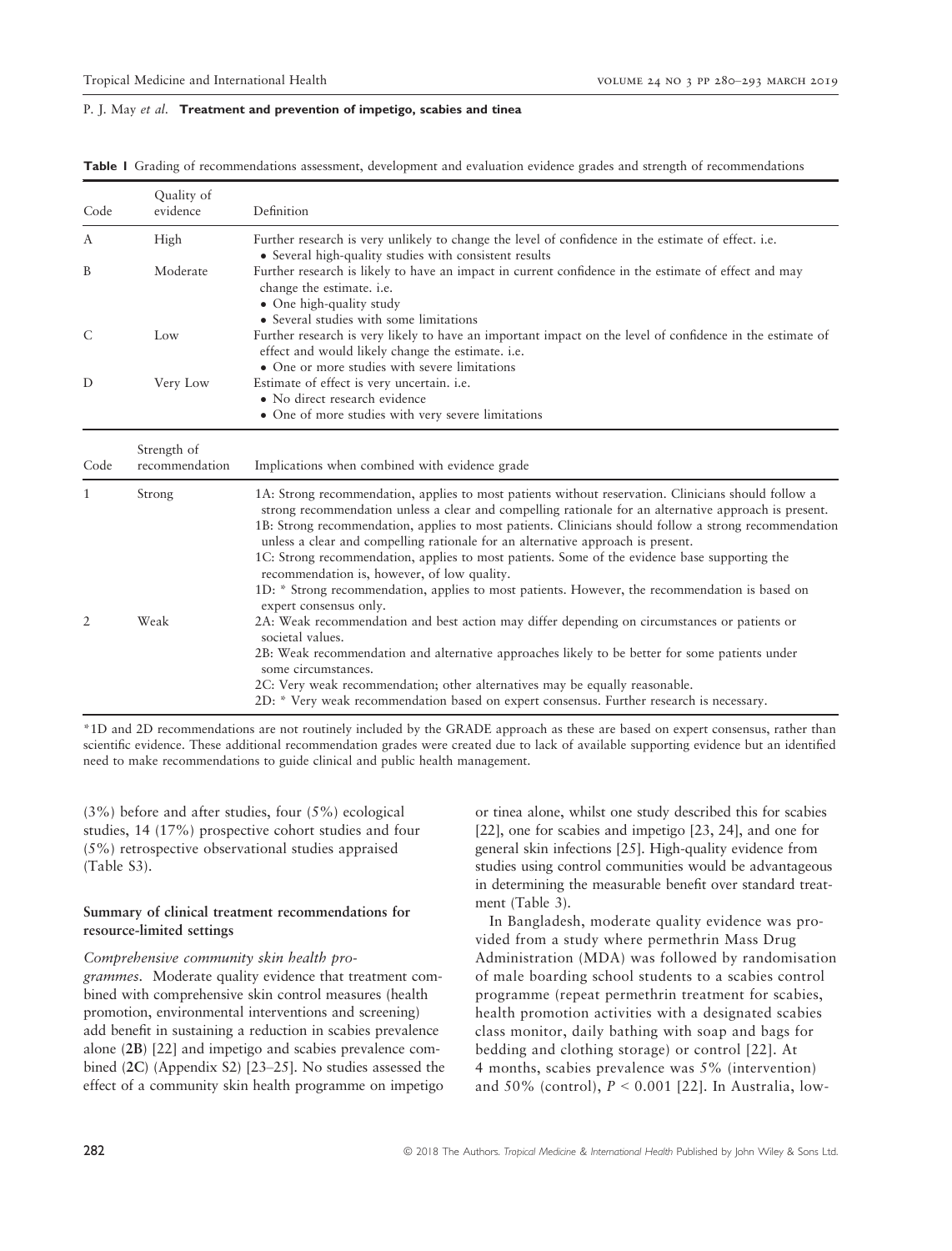

Figure 1 PRISMA flow diagram for study selection in the systematic review.

quality evidence was provided from a permethrin MDA that included a comprehensive skin control programme (annual treatment and community clean up days, health promotion and repeat treatment with permethrin for scabies) in a remote Indigenous community [23, 24]. Scabies prevalence declined from 35% to 12%,  $P < 0.0001$  and impetigo from 11% to 2%,  $P = 0.0005$  [23, 24]. In Kenya, low-quality evidence was provided from a 5-year dermatology project

within primary healthcare (training of healthcare workers and school-based treatments) that did not show a sustained reduction in impetigo, scabies or tinea [25].

Impetigo. Directed antimicrobial therapy. High-quality evidence supports the use of oral co-trimoxazole or intramuscular (IM) benzathine penicillin G (BPG) for the treatment of impetigo (1A) [26, 27]. Oral amoxicillin or oral erythromycin are suitable alternatives (2B) [28]. Oral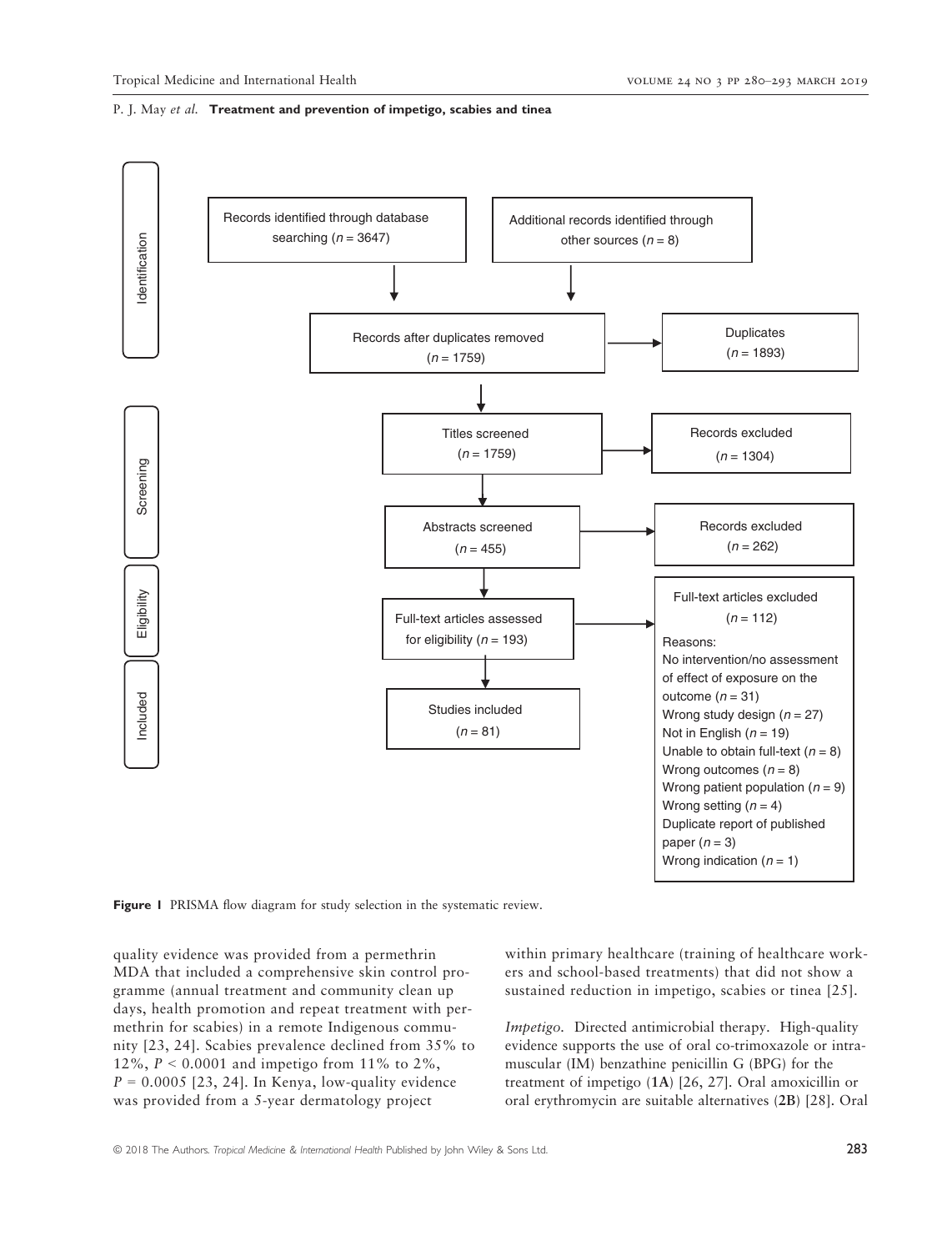



Table 2 Number of studies in each broad intervention group by skin condition. Gaps in the evidence are shown as grey boxes



\*Communicable disease control activities= outbreak response or treatment of contacts.

†Water provision = swimming pools or clean water supply to homes.

‡Hygiene practices = provision of soap and hand-washing education.

penicillin G is not recommended for treatment of impetigo (2D) [29]. Although topical antibiotics are recommended as the preferred treatment for impetigo in

industrialised settings [16], there is no available evidence from resource-limited contexts for topical antibiotics or evidence to not treat impetigo.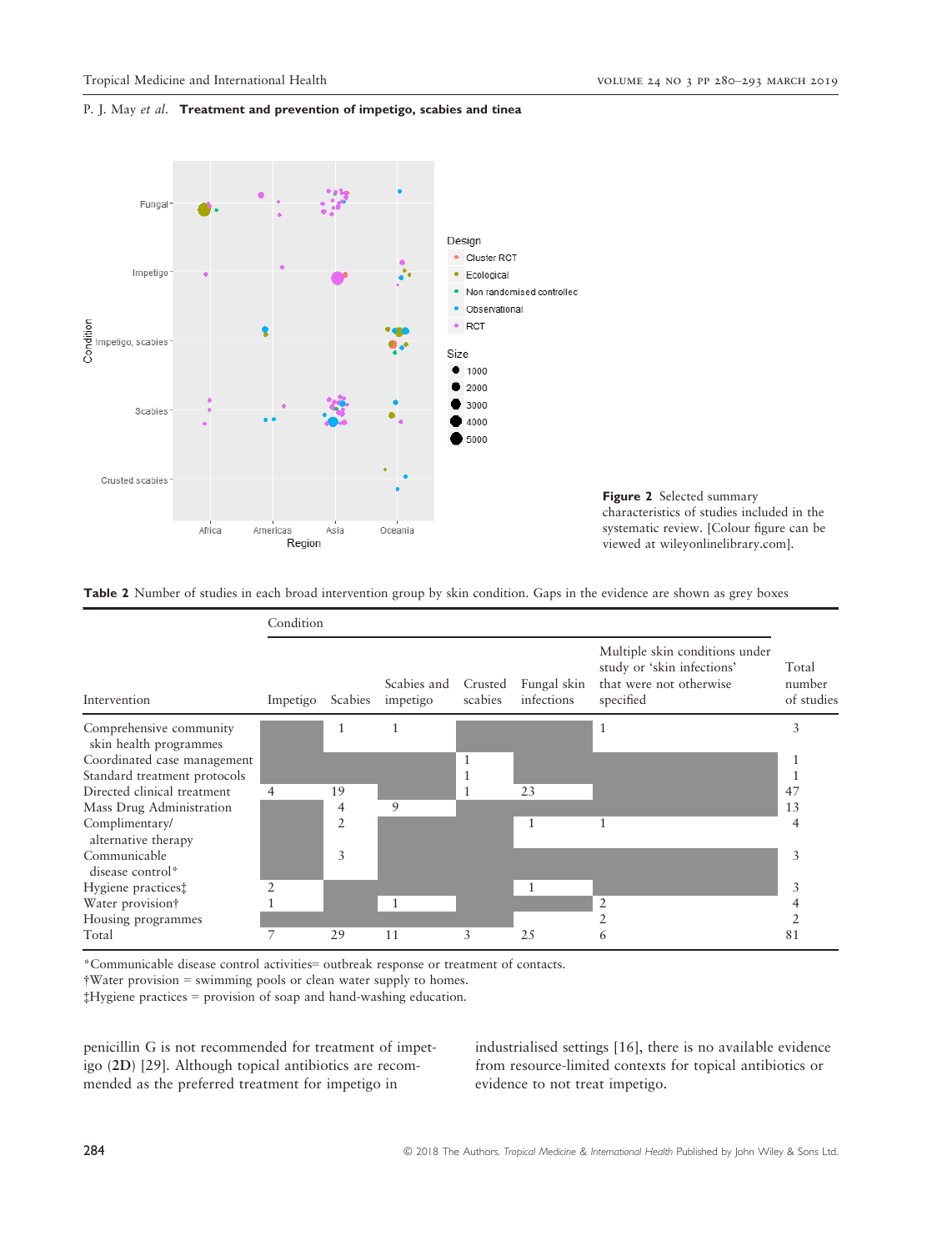| Skin condition             | Public health<br>co-interventions | Treatment<br>of contacts | Promotion of<br>regular bathing<br>and/or<br>hand-washing | Health<br>education | Washing of<br>clothing and<br>bed linen | Storage of<br>items in<br>plastic bags | Exposing<br>items to<br>direct sunlight | Household<br>spraying |
|----------------------------|-----------------------------------|--------------------------|-----------------------------------------------------------|---------------------|-----------------------------------------|----------------------------------------|-----------------------------------------|-----------------------|
| Impetigo                   |                                   |                          | $\overline{2}$                                            |                     |                                         |                                        |                                         |                       |
| Scabies                    | 22                                | 14                       |                                                           | 6                   | 12                                      |                                        | 4                                       |                       |
| Scabies and<br>impetigo    |                                   |                          |                                                           | 3                   | $\overline{2}$                          |                                        | 1                                       |                       |
| Crusted scabies            |                                   |                          |                                                           |                     |                                         |                                        |                                         |                       |
| Fungal skin<br>infections  |                                   |                          | -1                                                        |                     |                                         |                                        |                                         |                       |
| General skin<br>infections | 4                                 |                          | $\overline{2}$                                            |                     |                                         |                                        |                                         |                       |
| Total                      | 34                                | 15                       | 8                                                         | 12                  | 14                                      | 2                                      |                                         |                       |

Table 3 Number of included studies with public health co-interventions for skin infections

\*Total does not equate to 81 studies as some studies had more than one public health intervention.

Grey shades represent missing data i.e., nothing known for these categories.

High-quality evidence from two open label RCTs with Australian Indigenous children compared oral cotrimoxazole vs. IM BPG and found no difference in clinical or microbiological cure of impetigo [26, 27]. Moderate quality RCT evidence reported clinical cure in 89% of patients in both groups when oral amoxicillin and oral erythromycin for 7 days in Mali were compared [28]. Low-quality RCT evidence in Canadian Indigenous children compared oral penicillin G for 10 days with IM BPG, with treatment failure equivalent: 16% and 14% respectively [29]. No studies assessed topical agents or used a placebo-controlled design for impetigo.

Mass Drug Administration. No studies assessed MDA for impetigo alone. Impetigo was a secondary outcome in scabies MDAs reported below.

Complimentary/alternative therapies. No studies assessed complimentary therapies for impetigo.

Hand-washing and hygiene practices. High-quality evidence supports daily hand-washing with soap for the treatment and prevention of impetigo, with no benefit found for antibacterial soap over regular soap (1A) [30, 31].

In Pakistan, high-quality evidence from two RCTs enrolling households with children assessed hand-washing with soap for impetigo and found a benefit for soap, but no difference between antibacterial (triclocarbon 1.2%) and standard soap [30, 31].

Scabies. All studies on scabies treatment used clinical cure or symptom relief as end points.

Directed anti-parasitic therapy. Topical treatment vs. topical treatment—Seven studies compared topical antiparasitic agents for scabies [32–38], with low to moderate quality evidence for either topical permethrin or topical ivermectin (2B) [32, 33]. Permethrin is superior to lindane  $(1A)$  [34], topical crotamiton  $(2C)[35]$  or Tenutex emulsion (disulphiram and benzyl benzoate [BB]) in those  $>4$  years (2C) [36]. Topical ivermectin is superior to topical crotamiton in those >2 years (2C) [37]. Very low-quality evidence from one study shows that topical BB or topical permethrin is safe in pregnant women (2C) [38]. Without high-quality evidence to support modified applications of topical treatments for scabies, the standard whole-body application remains strongly recommended (1D).

High-quality RCT evidence from an Iranian hospital OPD found that two applications of 5% permethrin achieved a superior clinical cure (85%) compared to 1% lindane (49%), P < 0.05 [34]. Clinical cure was similar with topical ivermectin or topical permethrin in an Iranian dermatology OPD [33]. When topical ivermectin 1% and topical permethrin 5% were compared with oral ivermectin, clinical response at 1 week was superior with either topical treatment (69% and 75% vs. 30%,  $P < 0.05$ ) whilst cure at 4 weeks was universal for all three agents [32]. Topical permethrin [35] and topical ivermectin [37] were superior to topical crotamiton at 4 weeks follow-up. Topical permethrin was superior to Tenutex emulsion [36]. Very low-quality evidence from a refugee camp on the Thai-Burmese border assessed safety of permethrin and BB in pregnancy [38].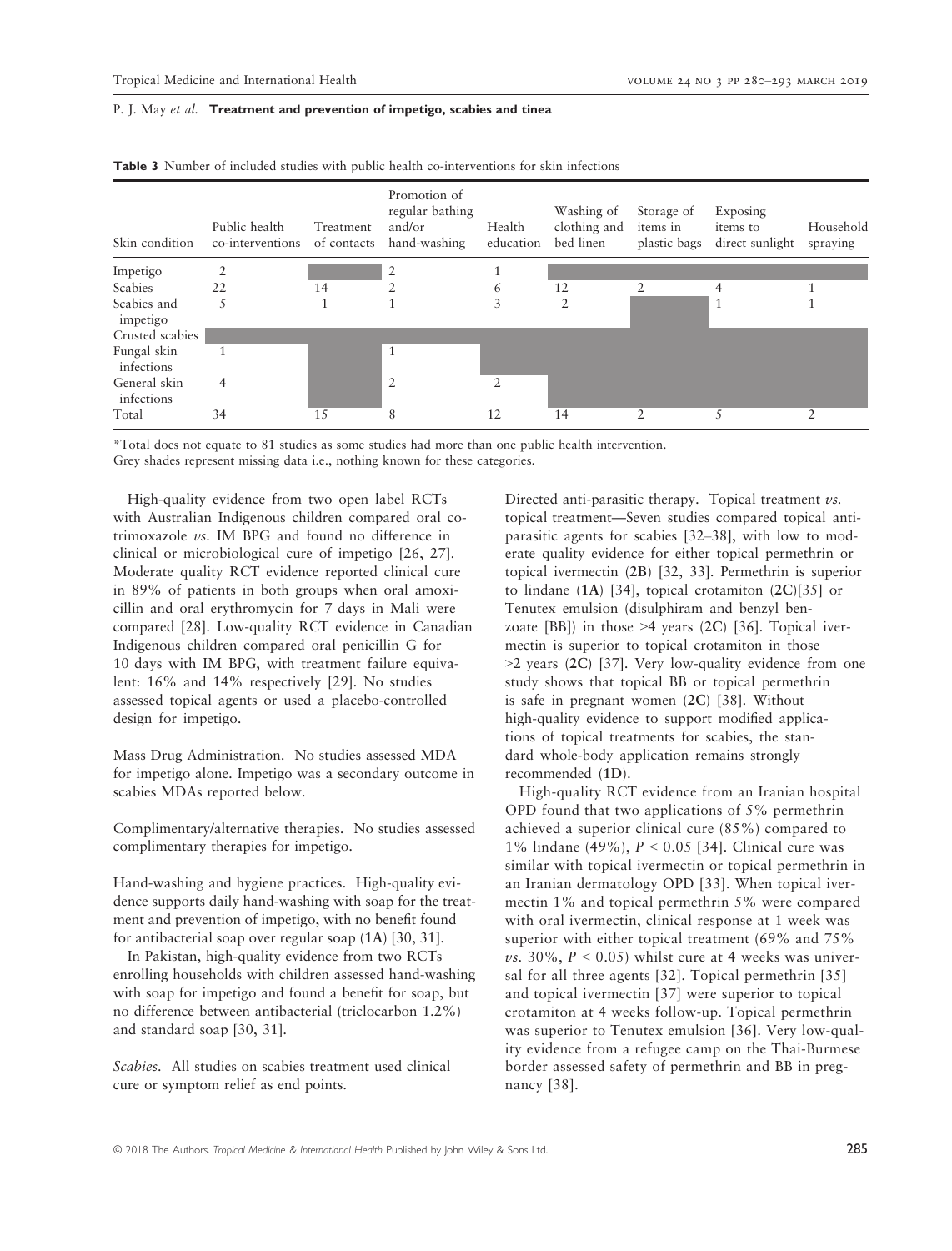Modified application of permethrin

Practice point Box: How is it best to apply topical scabicides?

Twenty-nine studies incorporated a topical scabicide/s, mostly permethrin. (Table S4). One study directly compared neck to toe application (head to toe in children) with application to lesions only [39]. Overall, head to toe or neck to toe was recommended in 26 studies, lesion only in four (three of which were topical ivermectin and not specified in seven studies. Full body application of topical scabicides is recommended (1D). The effective application of topical scabicides requires a private setting where the clothes can be removed for application. This is not always practical or achievable in overcrowded households and may limit the effect of topical therapy.

Oral treatment vs. topical treatment—Moderate to highquality evidence supports the use of oral ivermectin or topical permethrin for the treatment of scabies (1A) [32, 40–42].

A comparison of topical 5% permethrin with oral ivermectin in a high-quality RCT from India found lesion count and pruritus significantly lower for permethrin at 1 week whilst clinical cure at 4 weeks was the same [40]. Moderate quality evidence from India reached similar conclusions [32]. From Iran, low-quality evidence is provided from two studies that compared oral ivermectin with topical permethrin and found superior symptom relief with permethrin at 2 weeks, whilst clinical cure was the same [41, 42]. There is moderate-high-quality evidence that oral ivermectin achieved superior clinical cure than topical lindane [43–45] or topical sulphur [46]. Comparisons of oral ivermectin with topical BB showed discrepant results: no difference in clinical cure based on high-quality RCT evidence from Vanuatu [47] whilst oral ivermectin was superior for clinical cure in moderate quality evidence from Senegal [48] and Nigeria [49].

Mass drug administration. There is moderate quality evidence for MDA to control scabies in resource-limited communities (1B) [50–53], with high-quality comparison RCTs needed to determine the best agent. Moderate quality evidence for the population effect of MDA for scabies on scabies and impetigo prevalence was achieved using either topical permethrin or oral

ivermectin (1B) [23, 54–56]. Oral ivermectin is superior to topical permethrin and standard of care for community-wide use in children >5 years and non-pregnant adults in isolated settings with high prevalence of scabies and impetigo (1B) [57]. High-quality studies conducted in mainland populations are required to determine the effectiveness of the MDA approach in highly mobile populations.

Scabies only—Low to moderate quality evidence from four studies in Fiji [50], India [52, 53] and Tanzania [51] assessed MDA impact on scabies prevalence only. Two doses of oral ivermectin achieved a 95% reduction in scabies in India [52] whilst single dose ivermectin MDA was not superior to BB in Fiji [50]. Ivermectin delivered in a lymphatic filariasis MDA reported a 68–98% decline in scabies [51]. When 25% BB was delivered in an MDA to an Indian orphanage, cure was 100% at 6 weeks [53].

Scabies and impetigo—Permethrin MDA—Low-quality evidence is provided from permethrin MDA's, which were all ecological in design with different populations reviewed at baseline and follow-up. Four studies from Panama [56] and remote Australian Aboriginal communities [23, 54, 55] showed a reduction in scabies and impetigo prevalence following MDA with 5% permethrin. The first scabies MDA used permethrin in a remote Kuna Indian population in Panama in 1986 and although interrupted by political tensions demonstrated a sustained response [56]. The permethrin MDAs were combined with impetigo treatment and broad-based community skin programmes including surveillance, health promotion, home cleaning and retreatment of cases in Australia [23, 54, 55].

Ivermectin vs. Permethrin MDA—Moderate quality evidence is provided from a cluster RCT where oral ivermectin and topical permethrin MDAs were compared with standard case treatment with topical permethrin for scabies in three Fijian island communities [57]. Ivermectin was superior at 12 months for scabies and impetigo [57].

Ivermectin MDA—Low-quality evidence is provided from two studies that assessed the effect of oral ivermectin MDA on scabies prevalence [58, 59]. In the Solomon Islands, two doses of oral ivermectin reduced the prevalence of scabies at 3 years [59] and this was sustained at a further follow-up 15 years later [60]. In contrast, an oral ivermectin MDA delivered in a remote Australian Aboriginal community did not show significant or sustained declines in scabies prevalence [58].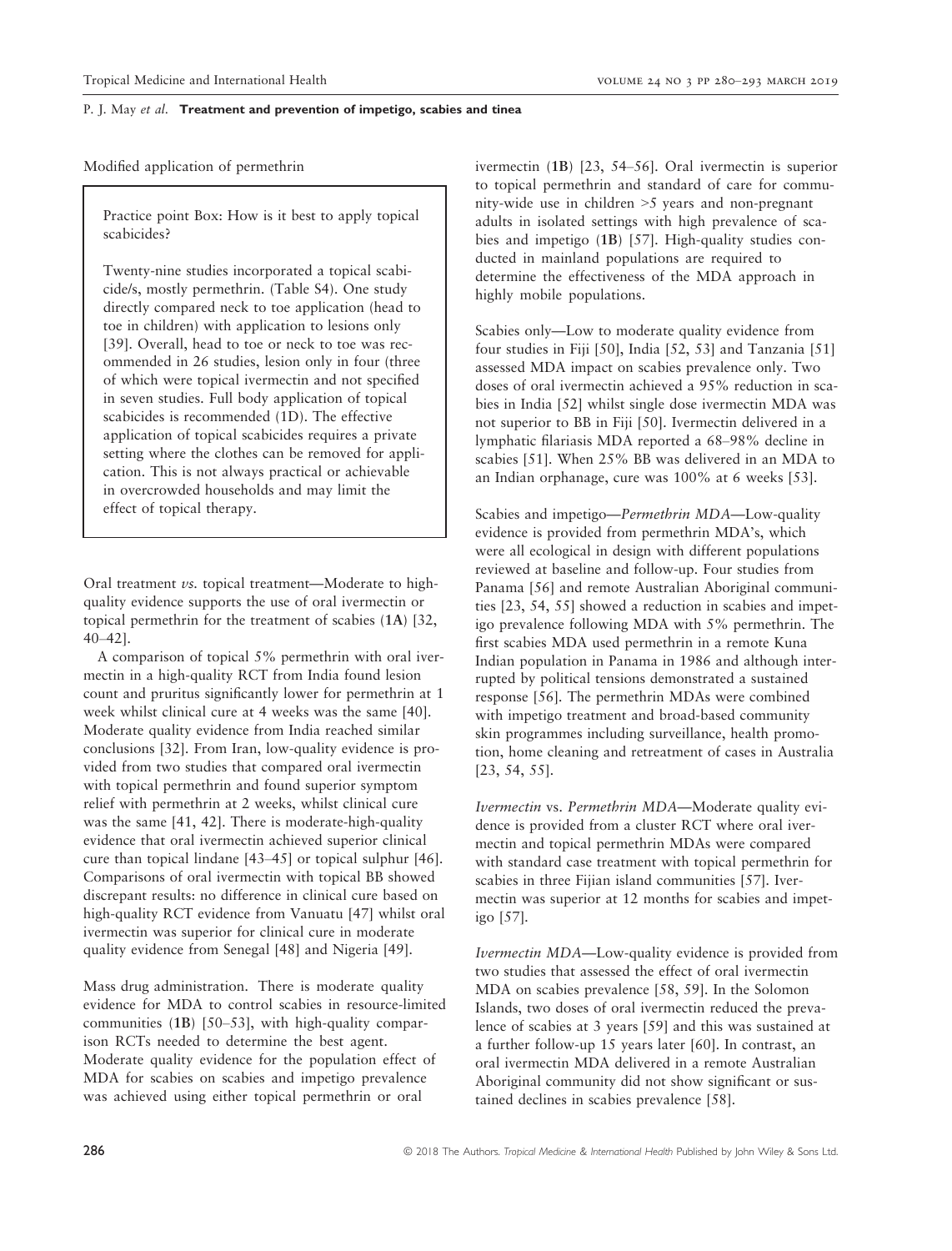Azithromycin MDA—Very low-quality evidence from an azithromycin MDA for trachoma in a remote Australian Aboriginal population reported impetigo reduction at 2– 3 weeks which returned to baseline at 6 months [61]. Scabies prevalence was unchanged [61].

Complimentary therapy. Moderate quality evidence that cold cream can be used as an adjunct to topical sulphur for scabies (2B) [62] .

In a Mexican orphanage RCT, topical 10% sulphur in pork fat was compared with topical 10% sulphur in cold cream with high rates of cure [62]. Preliminary data for aloe vera for scabies treatment [63].

Communicable disease control and prevention. There is low-quality evidence for treatment of household contacts for the community control of scabies (2C) [64]. Treatment of cases and contacts is recommended in scabies outbreaks (2C), however, high-quality studies comparing treatments during outbreaks are required.

Low-quality evidence for the treatment of household contacts as the primary intervention for scabies control from one cohort of Australian Aboriginal households where a sixfold reduction in scabies in compliant households was found [64]. Fifteen other studies treated close contacts, family members or the household as co-interventions for scabies, however, without a comparison group, the effect cannot be reliably assessed. Moderate quality evidence found that oral ivermectin halted a scabies outbreak amongst healthcare workers and patients in Peru [65], and topical BB for cases and contacts with community education terminated an outbreak in Israel [66].

Environmental co-interventions. Although washing and storage measures are unlikely to cause harm and should be encouraged, high-quality studies assessing the clinical effectiveness of washing clothing and bed linen, storage of items in plastic bags, exposure to sunlight and household spraying are required before these measures can be strongly recommended as adjuncts in the control of scabies. No studies used a control group to assess the effect of environmental interventions for scabies. Twelve studies included washing of clothing and bed linen [34, 39, 40, 43, 47–50, 53, 62–65], two studies included storage of items in plastic bags [22, 65], four studies included exposing items to direct sunlight [39, 47, 49, 53] and one study included household spraying [66], as co-interventions (Table 2).

Crusted scabies. Moderate quality evidence supports oral ivermectin with topical keratolytics and topical antiparasitics for crusted scabies (1B) [67, 68]. Comparative trials are needed to explore more effective treatments. Patients with crusted scabies require intensive supportive treatment (1B) [67, 68]. Coordinated case management in the home may be of benefit (2C) [69].

Directed antimicrobial therapy. Moderate quality evidence from a prospective cohort study of Australian Aboriginal inpatients receiving oral ivermectin at days 0, 14 and 28 and daily topical permethrin alternating with keratolytic therapy (topical urea 10% and lactic acid 5%), found 40% achieved complete cure at 4 weeks [68].

Standard treatment protocols. Moderate-quality evidence from a retrospective study used a standard treatment protocol in Australian Aboriginal inpatients with crusted scabies achieving 55% without recurrence at 8 years [67].

Coordinated case management. Low-quality evidence supports topical BB, regular keratolytics, moisturiser and regular screening for new lesions in home-based case management to prevent crusted scabies [69].

Fungal skin infections. Directed antimicrobial therapy. Tinea capitis—Moderate quality evidence for griseofulvin, terbinafine and fluconazole having similar efficacy for tinea capitis (1B) [70–73]. Tinea capitis is difficult to treat, takes several months and mycological cure is challenging.

High-quality evidence of similar clinical and mycological cure was provided by a multicentre RCT from Guatemala, Chile, Costa Rica, USA and India comparing daily oral fluconazole for 3 or 6 weeks with daily griseofulvin [70]. Low-quality RCT evidence from Iran reported no difference between daily fluconazole or daily griseofulvin at 8 weeks [71]. Low-quality evidence from India found griseofulvin twice daily, fluconazole weekly and terbinafine daily all performed similarly [72]. In addition, all used ketoconazole 2% shampoo and prednisolone prescribed for kerion [72]. From China, low-quality cluster RCT evidence confirmed griseofulvin daily for 4 weeks or terbinafine daily for 2–4 weeks performed similarly [73].

Tinea corporis—Low to moderate quality evidence for topical sertaconazole, butenafine, miconazole or clotrimazole over other agents for tinea corporis (2C) [74–77]. Low-quality evidence that oral alternatives for tinea corporis are terbinafine or fluconazole (2C) [78]. Although the systematic review on topical treatments for tinea corporis recommends topical terbinafine as a first-line agent [17], no high-quality studies from resource-limited contexts were available to evaluate. Most included trials came from dermatology outpatient clinics in India or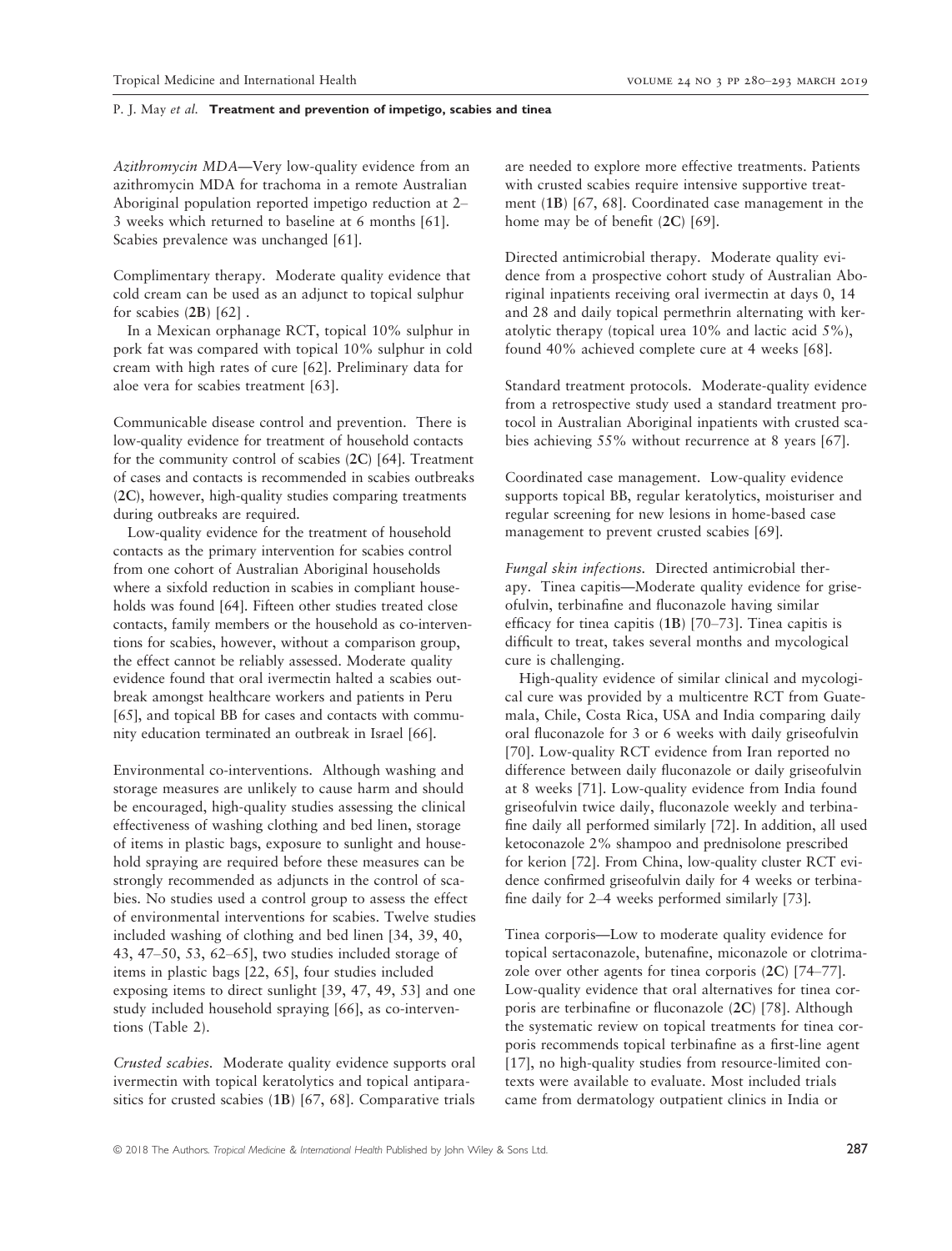Iran. Community setting, population level evidence is needed for tinea corporis treatment.

Moderate quality RCT evidence from Iran confirmed similar clinical cure at 8 weeks for topical butenafine compared with topical clotrimazole [76] and similar cure rates at 4 weeks for topical miconazole and topical sertaconazole [74]. Moderate quality RCT evidence from India found sertaconazole outperformed miconazole with 62% and 45% cured at 2 weeks respectively,  $P < 0.05$  [75]. Low-quality evidence from India found topical clotrimazole and topical amorolfine were comparable [79] and that topical sertaconazole was superior to topical butenafine [77]. Similarly, very low-quality pilot RCT evidence from India found superiority of topical sertaconazole over topical terbinafine or topical luliconazole for clinical cure and symptom relief [80]. Very low-quality RCT evidence also found no difference between topical sertaconazole and topical terbinafine [81] and that topical terbinafine and topical luliconazole could not be differentiated [82]. Similarly, low-quality RCT evidence from India found that daily oral terbinafine or weekly fluconazole achieved similar clinical cures [78] and topical butenafine was no better than weekly fluconazole combined with topical Whitfield's ointment (3% salicylic acid and 6% benzoic acid) at 4 weeks [83]. Low-quality evidence from a prospective cohort of Australian Aboriginal people with tinea corporis and tinea unguium found daily oral terbinafine cured 32% [84].

Tinea unguium/onychomycosis—For tinea unguium, moderate to high-quality evidence recommends oral terbinafine (1A) [85–87], with no added benefit of combination topical therapy in resource-limited settings (1B) [85, 88]. Surgical avulsion prior to treatment of onychomycosis is not recommended (2D) [88]. High-quality studies assessing photodynamic therapy (PDT) regimens for tinea unguium are required to determine the utility of this therapy in resource-limited settings.

High-quality RCT evidence from India trialled two different dosing regimens of terbinafine and showed no difference [85, 86]. Low-quality RCT evidence from Brazil found monthly or second monthly dosing of oral terbinafine had similar outcomes [87] and photodynamic therapy (PDT) every 15 days for 6 months was superior to weekly oral fluconazole [89]. No additional benefit of topical nail lacquer over oral terbinafine alone was found in moderate quality evidence [85, 88].

Mass drug administration. No studies assessed the effect of antifungal MDAs on the prevalence of fungal skin infections.

Complimentary/alternative therapy. Further studies are needed to assess the role of aloe vera gel, as only very low-quality evidence from one study is available [90].

Communicable disease prevention and control. No studies assessed the effect of communicable disease control practices on fungal infections on which to base relevant recommendations for resource-limited settings.

Hygiene practices. Daily soap use may be of benefit in the treatment of tinea capitis and tinea corporis. This is recommended in combination with anti-fungal treatment (2C) [91].

From Tanzania, low-quality RCT evidence found mycological cure at 2 months to be similar with either daily washing with triclosan soap or placebo [91].

Infrastructure including high-quality water supply, swimming pools and housing improvement for skin infections. Water provision. An adequate supply of water for washing and cleaning will reduce the burden of impetigo and scabies (2C) [92]. From studies in remote Australian Indigenous communities, the installation of community swimming pools may assist in the prevention of impetigo, along with other health benefits (2C) [93–95]. No studies assessed the effect of quality water supply or swimming pools on scabies or tinea on which to base recommendations for resource-limited settings.

Low-quality evidence from Panama found that when unlimited, high-quality water was compared to a community with a limited water supply, declines in scabies and impetigo incidence were reported [92]. Low-quality evidence from three studies in Australian Aboriginal communities found a small benefit following the installation of swimming pools for impetigo and skin infections [93–95].

Housing improvement programmes. Programmes to improve housing may assist in the prevention and control of skin infections in resource-limited populations (2C) [96, 97].

Low-quality evidence from a housing intervention evaluation of remote Australian Aboriginal communities, found construction of new, standardised housing and the demolition of uninhabitable dwellings did not change the prevalence of skin infections at 10 months [96]. Low-quality evidence from a study that ran for 12 years showed reductions in skin infections following household improvements based on health and safety priorities in a 'survey and fix methodology.'[97]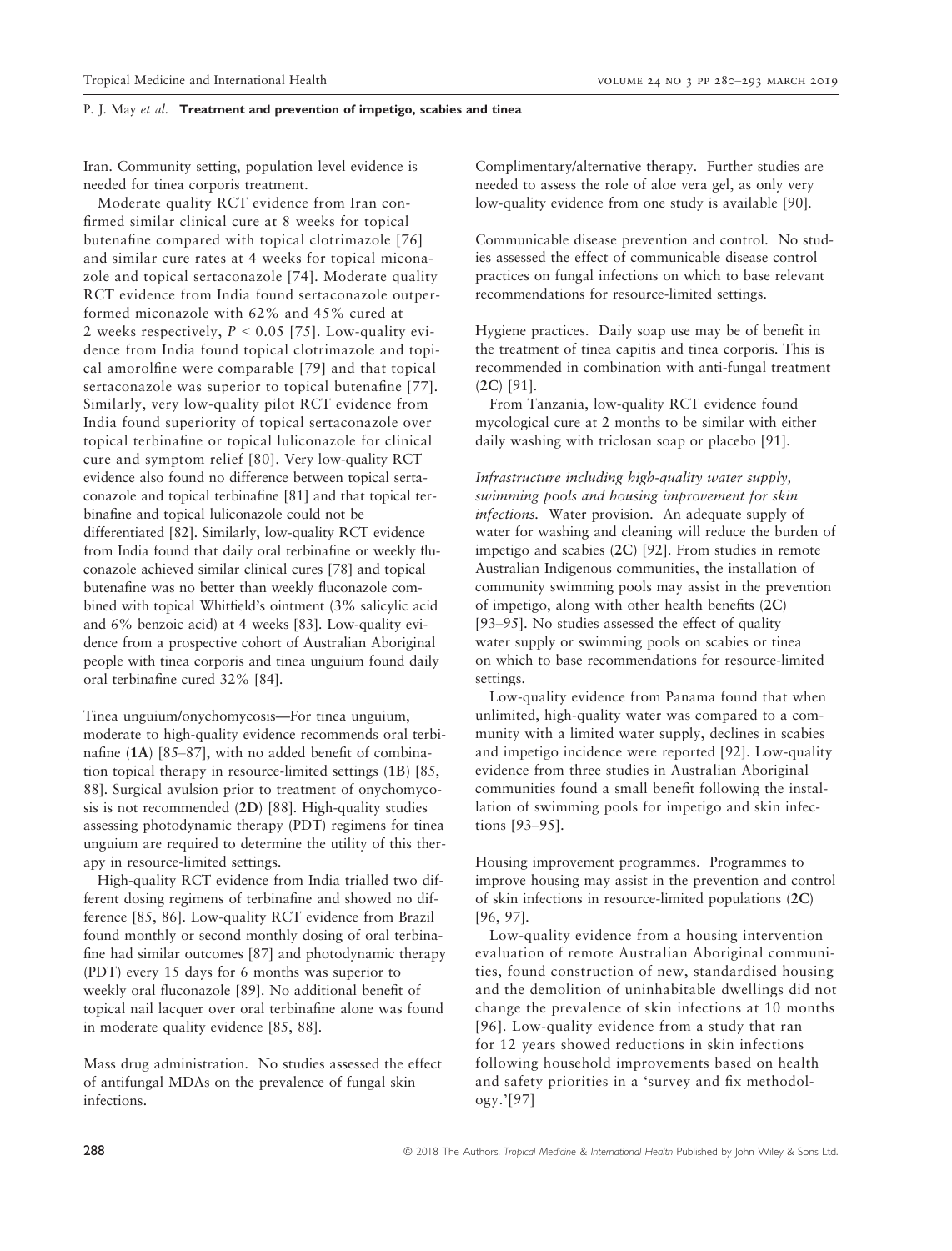#### **Discussion**

This is the first systematic review to comprehensively inform treatment, public health control and areas for future research in the control of skin infections using evidence generated in and from settings where skin infection burden is the highest. High-quality evidence for treatment of the individual and community with scabies and for the individual with impetigo is synthesised for inclusion into evidence-based guidelines. Similarly, high-quality evidence for comprehensively addressing scabies and impetigo concurrently is presented, with further studies needed to determine the measurable benefit of additional interventions over treatment alone. The integration of oral antibiotics for treatment of impetigo, use of oral ivermectin or topical permethrin MDA for scabies in endemic or outbreak settings and community education and health promotion activities in skin health programmes are supported by the evidence and should form the basis of skin control programmes when needed. Evidence gaps include community control of dermatophyte infections and targeted environmental health interventions to improve skin health.

Progress towards the streamlined integration of data collection on skin infections when planning MDAs for other infections needs ongoing prioritisation. MDA for trachoma and yaws with azithromycin [98–100] may also reduce the burden of impetigo [61], whilst ivermectin MDA for lymphatic filariasis [101] and scabies [57] will reduce scabies and impetigo prevalence [61] as part of the roadmap towards defeating neglected tropical diseases [102]. This pragmatic, evidence-based strategy is now being tested in larger populations with results awaited (ACTRN12618000461291p) to inform whether community control of scabies will prevent severe skin infections.

For impetigo, duration of treatment, the role of topical therapy and added benefit of comprehensive skin disease control programmes over treatment alone are gaps in the literature. Whilst 3 or 5 days of cotrimoxazole for impetigo treatment in resource-limited settings is effective [26], more comparison studies are needed to optimise treatment duration and utility of cheap, widely available, palatable alternative agents in high-burden contexts. Cephalexin for up to 10 days remains in guidelines for impetigo, yet this is lengthy, costly and may be impractical with no evidence supporting its use for impetigo in high-burden contexts. Unlike developed settings where topical mupirocin and fusidic acid are recommended [16], there are currently no trials using topical antibiotics for impetigo in high burden settings. Results from New Zealand comparing topical antibiotics or antiseptics with placebo are awaited [ACTRN1261000356460].

Knowledge gaps identified include the patient preference for agent to treat scabies, and the additional benefit of comprehensive control programmes for scabies above treatment alone. Topical permethrin has more rapid reduction in symptoms [40, 42] but requires a private space in which to apply the cream to the full body. Conversely, clinical response is slower, but ease of administration and overall community efficacy in MDA support the use of ivermectin [57]. Future studies should address the role of a second dose of ivermectin in asymptomatic individuals as unhatched eggs are refractory to ivermectin [103]. Moxidectin shows promise for future human scabies trials as it has a longer half-life and is ovicidal [104].

Most studies assessing antifungal treatments were from dermatology OPD in middle-income country hospitals, which limits the external validity to other resource-limited settings. Studies assessing the effectiveness of topical and oral (for severe disease) treatments of tinea in a range of resource-limited populations would be of benefit to make recommendations applicable to real life and uncontrolled settings at the individual and population level. Future integration of treatment of tinea into comprehensive skin disease control programmes that address scabies and impetigo may be a way forward.

Despite practical advantages, we found limited evidence for environmental interventions to control skin infections. Although sound attempts to evaluate housing programmes have been made [96, 97], we remain unable to recommend small-scale environmental interventions due to a lack of comparative studies. For example, no studies compared household spraying with no intervention to eradicate the scabies mite. Similarly, there was no evidence for hot washing of clothing compared to not washing clothing. Although environmental measures are unlikely to cause harm in combination with treatment of the skin infection, research is needed to determine any measurable benefit above standard treatment to inform environmental health teams tasked with managing scabies outbreaks, clinicians managing skin infections or governments and communities intending to include environmental policy recommendations in comprehensive skin health programmes in endemic areas.

Although 1759 non-duplicate studies were found for potential inclusion in this systematic review, most were excluded prior to the final appraisal of 81 studies meeting the full inclusion criteria (see Figure 1). This is the complete synthesis of available literature on these four skin conditions. It is possible that restriction to English language publications or being unable to find the full text publication has been a limitation in the scope of this, although <30 full-text studies were excluded for this reason.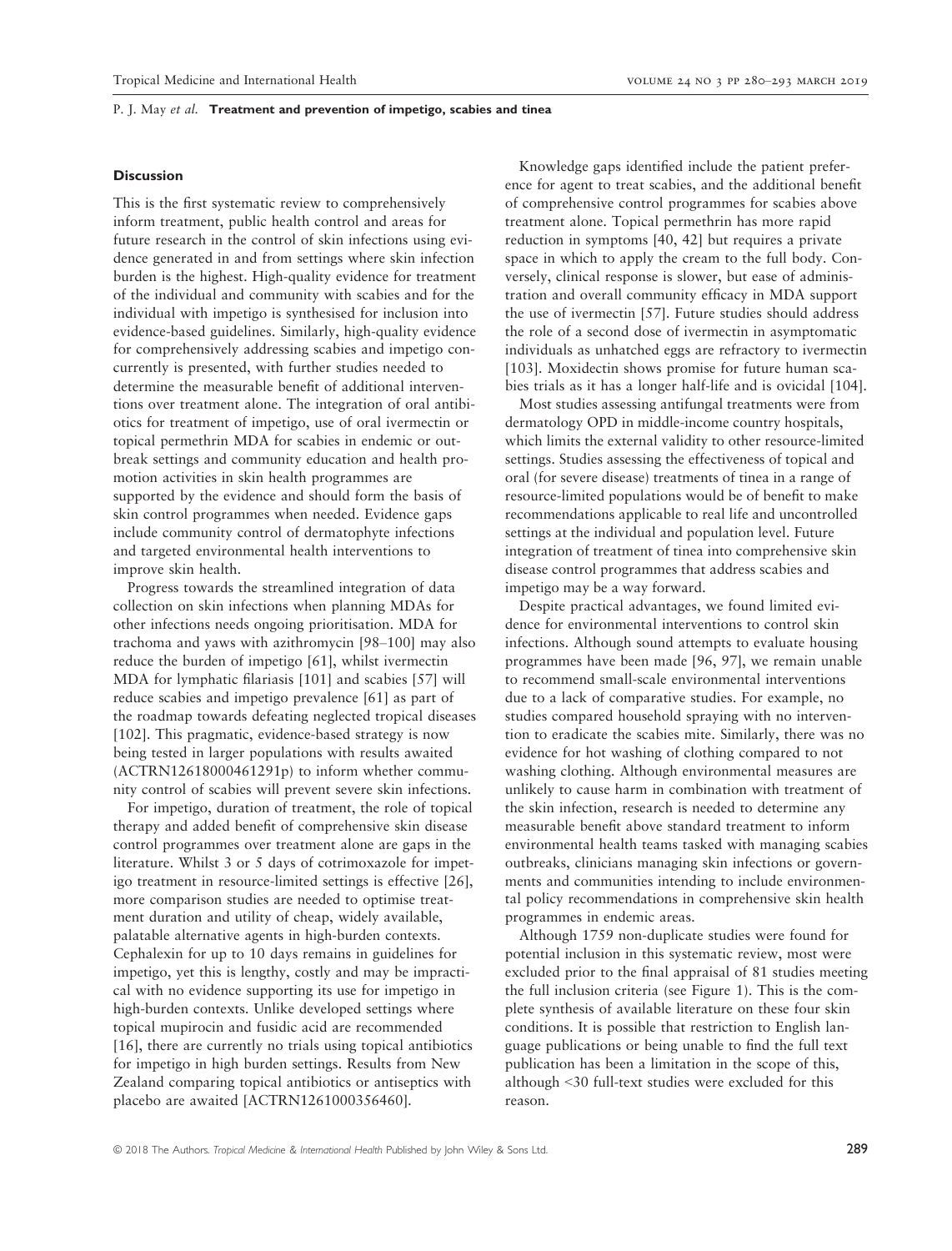### **Conclusions**

A summary of the evidence-based recommendations for skin infections in high-burden contexts also highlights the need for further rigorous, experimental studies to fill the evidence gaps. Pragmatic, practical, high-quality, wellfunded RCTs are essential in the settings where the findings will have external validity if meaningful progress is to be made towards reducing the gap in skin health outcomes between the rich and poor. Acknowledging that RCTs may present ethical issues for some groups [105], robust observational studies of appropriately funded public health interventions can be tested across large populations with designs that control for confounders and in meaningful partnership with the communities under study using participatory research methods.

#### Acknowledgements

We wish to thank the following for assistance with the conduct of this review: Marianne Mullane and Claudia Sampson for secretarial support; Aleisha Anderson, Ingrid Duff, Claire Ferguson, Myra Hardy, Therese Kearns, Ella Meumann, Lauren Thomas, Georgia Walker and Daniel Yeoh for data extraction contributions.

#### References

- 1. Andrews RM, McCarthy J, Carapetis JR, Currie BJ. Skin disorders, including pyoderma, scabies, and tinea infections. Pediatr Clin North Am 2009: 56: 1421–1440.
- 2. Walton SF, Currie BJ. Problems in diagnosing scabies, a global disease in human and animal populations. Clin Microbiol Rev 2007: 20: 268–279.
- 3. Mahe A, Hay RJ. Epidemiology and Management of Common Skin Diseases in Children in Developing Countries. World Health Organisation: Geneva, 2005.
- 4. Yeoh DK, Anderson A, Cleland G, Bowen AC. Are scabies and impetigo "normalised"? A cross-sectional comparative study of hospitalised children in northern Australia assessing clinical recognition and treatment of skin infections. PLoS Negl Trop Dis 2017: 11: e0005726.
- 5. Bowen AC, Mahe A, Hay RJ et al. The Global Epidemiology of Impetigo: a systematic review of the population prevalence of impetigo and pyoderma. PLoS ONE 2015: 10: e0136789.
- 6. Romani L, Steer AC, Whitfeld MJ, Kaldor JM. Prevalence of scabies and impetigo worldwide: a systematic review. Lancet Infect Dis 2015: 15: 960–967.
- 7. Hay RJ, Johns NE, Williams HC et al. The global burden of skin disease in 2010: an analysis of the prevalence and impact of skin conditions. J Invest Dermatol 2014: 134: 1527–1534.
- 8. Carapetis JR, Steer AC, Mulholland EK, Weber M. The global burden of group A streptococcal diseases. Lancet Infect Dis 2005: 5: 685–694.
- 9. Tong SY, Davis JS, Eichenberger E, Holland TL, Fowler VG. Staphylococcus aureus infections: epidemiology, pathophysiology, clinical manifestations, and management. Clin Microbiol Rev 2015: 28: 603–661.
- 10. van Hal SJ, Jensen SO, Vaska VL, Espedido BA, Paterson DL, Gosbell IB. Predictors of mortality in Staphylococcus aureus Bacteremia. Clin Microbiol Rev 2012: 25: 362–386.
- 11. McMullan BJ, Bowen A, Blyth CC et al. Epidemiology and mortality of Staphylococcus aureus bacteremia in Australian and New Zealand Children. JAMA Pediatrics 2016: 170: 979–986.
- 12. Hoy WE, White AV, Dowling A et al. Post-streptococcal glomerulonephritis is a strong risk factor for chronic kidney disease in later life. Kidney Int 2012: 81: 1026–1032.
- 13. McDonald MI, Towers RJ, Andrews RM, Benger N, Currie BJ, Carapetis JR. Low rates of streptococcal pharyngitis and high rates of pyoderma in Australian aboriginal communities where acute rheumatic fever is hyperendemic. Clin Infect Dis 2006: 43: 683–689.
- 14. Quinn RW. Comprehensive review of morbidity and mortality trends for rheumatic fever, streptococcal disease, and scarlet fever: the decline of rheumatic fever. Rev Infect Dis 1989: 11: 928–953.
- 15. Strong M, Johnstone P. Interventions for treating scabies. Cochrane Database Syst Rev 2007; (3): Cd000320.
- 16. Koning S, van der Sande R, Verhagen AP et al. Interventions for impetigo. Cochrane Database Syst Rev 2012; 1: CD003261.
- 17. El-Gohary M, vanZuuren EJ, Fedorowicz Z et al. Topical antifungal treatments for tinea cruris and tinea corporis. Cochrane Database Syst Rev 2014; (8): Cd009992.
- 18. FitzGerald D, Grainger RJ, Reid A. Interventions for preventing the spread of infestation in close contacts of people with scabies. Cochrane Database Syst Rev 2014; (2): Cd009943.
- 19. Moher D, Liberati A, Tetzlaff J, Altman DG. Preferred reporting items for systematic reviews and meta-analyses: the PRISMA statement. PLoS Med 2009: 6: e1000097.
- 20. May P, Bowen A, Tong S et al. Protocol for the systematic review of the prevention, treatment and public health management of impetigo, scabies and fungal skin infections in resource-limited settings. Syst Rev 2016: 5: 162.
- 21. Higgins JPTaG, editor. Cochrane Handbook for Systematic Reviews of Interventions Version 5.1.0. The Cochrane Collboration; 2011. (Available from: [http://handbook.coc](http://handbook.cochrane.org) [hrane.org](http://handbook.cochrane.org)) [updated March 2011].
- 22. Talukder K, Talukder MQK, Farooque MG et al. Controlling scabies in madrasahs (Islamic religious schools) in Bangladesh. Public Health 2013: 127: 83–91.
- 23. Wong LC, Amega B, Connors C et al. Outcome of an interventional program for scabies in an Indigenous community. Med J Aust 2001: 175: 367–370.
- 24. Wong LC, Amega B, Barker R et al. Factors supporting sustainability of a community-based scabies control program. Australas J Dermatol 2002: 43: 274–277.
- 25. Schmeller W, Dzikus A. Skin diseases in children in rural Kenya: long-term results of a dermatology project within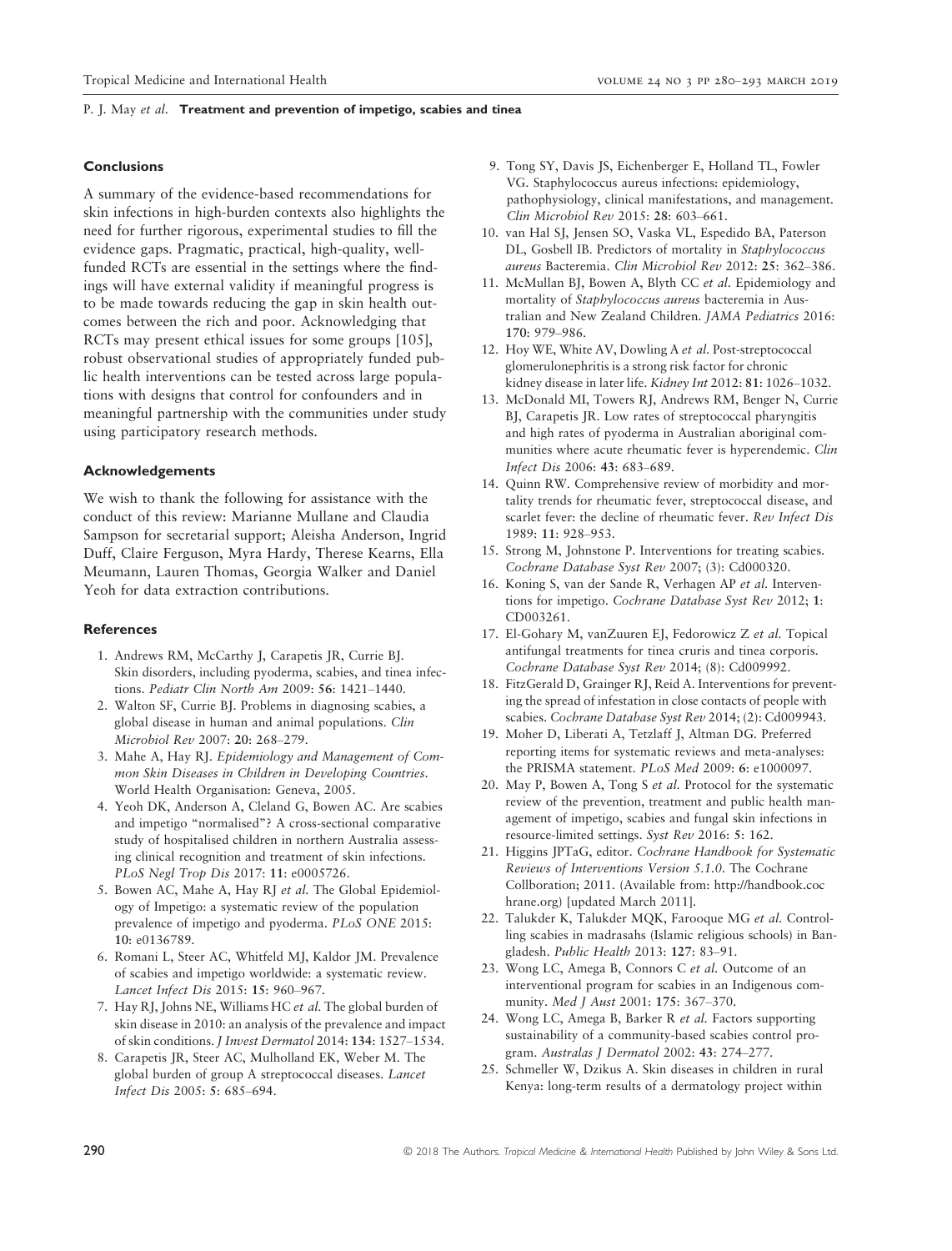the primary health care system. Br J Dermatol 2001: 144: 118–124.

- 26. Bowen AC, Tong SY, Andrews RM et al. Short-course oral co-trimoxazole versus intramuscular benzathine benzylpenicillin for impetigo in a highly endemic region: an openlabel, randomised, controlled, non-inferiority trial. Lancet 2014: 384: 2132–2140.
- 27. Tong SY, Andrews RM, Kearns T et al. Trimethopim-sulfamethoxazole compared with benzathine penicillin for treatment of impetigo in Aboriginal children: a pilot randomised controlled trial. J Paediatr Child Health 2010: 46: 131–133.
- 28. Faye O, Hay RJ, Diawara I, Mahe A. Oral amoxicillin vs. oral erythromycin in the treatment of pyoderma in Bamako, Mali: an open randomized trial. Int J Dermatol 2007; 46(Suppl 2): 19–22.
- 29. Nicolle LE, Postl B, Urias B, Ling N, Law B. Outcome following therapy of group A streptococcal infection in schoolchildren in isolated northern communities. Can J Public Health 1990: 81: 468–470.
- 30. Luby S, Agboatwalla M, Schnell BM, Hoekstra RM, Rahbar MH, Keswick BH. The effect of antibacterial soap on impetigo incidence, Karachi, Pakistan. Am J Trop Med Hyg 2002: 67: 430–435.
- 31. Luby SP, Agboatwalla M, Feikin DR et al. Effect of handwashing on child health: a randomised controlled trial. Lancet 2005: 366: 225–233.
- 32. Chhaiya SB, Patel VJ, Dave JN, Mehta DS, Shah HA. Comparative efficacy and safety of topical permethrin, topical ivermectin, and oral ivermectin in patients of uncomplicated scabies. Indian J Dermatol Venereol Leprol 2012: 78: 605-610.
- 33. Goldust M, Rezaee E, Raghifar R, Hemayat S. Treatment of scabies: the topical ivermectin vs. permethrin 2.5% cream. Ann Parasitol 2013; 59: 79–84.
- 34. Zargari O, Golchai J, Sobhani A et al. Comparison of the efficacy of topical 1% lindane vs 5% permethrin in scabies: a randomized, double-blind study. Indian J Dermatol Venereol Leprol 2006: 72: 33–36.
- 35. Pourhasan A, Goldust M, Rezaee E. Treatment of scabies, permethrin 5% cream vs. crotamiton 10% cream. Ann Parasitol 2013; 59: 143–147.
- 36. Goldust M, Rezaee E, Raghifar R, Naghavi-Behzad M. Comparison of permethrin 2.5% cream vs. Tenutex emulsion for the treatment of scabies. Ann Parasitol 2013; 59: 31–35.
- 37. Goldust M, Rezaee E, Raghiafar R. Topical ivermectin versus crotamiton cream 10% for the treatment of scabies. Int J Dermatol 2014: 53: 904–908.
- 38. Mytton O, McGready R, Lee S et al. Safety of benzyl benzoate lotion and permethrin in pregnancy: a retrospective matched cohort study. BJOG 2007; 114: 582–587.
- 39. Sungkar S, Agustin T, Menaldi SL et al. Effectiveness of permethrin standard and modified methods in scabies treatment. Med J Indonesia 2014: 23: 93–98.
- 40. Sharma R, Singal A. Topical permethrin and oral ivermectin in the management of scabies: a prospective, randomized, double blind, controlled study. Indian J Dermatol Venereol Leprol 2011: 77: 581–586.
- 41. Goldust M, Rezaee E, Hemayat S. Treatment of scabies: comparison of permethrin 5% versus ivermectin. J Dermatol 2012: 39: 545–547.
- 42. Ranjkesh MR, Naghili B, Goldust M, Rezaee E. The efficacy of permethrin 5% vs. oral ivermectin for the treatment of scabies. Ann Parasitol 2013; 59: 189–194.
- 43. Mapar MA, Mali B. The comparison of oral ivermectin and topical Lindane in the treatment of scabies. Iranian J Dermatol 2008: 11: 147–150.
- 44. Goldust M, Rezaee E, Raghifar R, Naghavi-Behzad M. Ivermectin vs. lindane in the treatment of scabies. Ann Parasitol 2013; 59: 37–41.
- 45. Mohebbipour A, Saleh P, Goldust M et al. Comparison of oral ivermectin vs. lindane lotion 1% for the treatment of scabies. Clin Exp Dermatol 2013; 38: 719–723.
- 46. Alipour H, Goldust M. The efficacy of oral ivermectin vs. sulfur 10% ointment for the treatment of scabies. Ann Parasitol 2015; 61: 79–84.
- 47. Brooks PA, Grace RF. Ivermectin is better than benzyl benzoate for childhood scabies in developing countries. J Paediatr Child Health 2002: 38: 401–404.
- 48. Ly F, Caumes E, Ndaw CAT, Ndiaye B, Mahe A. Ivermectin versus benzyl benzoate applied once or twice to treat human scabies in Dakar, Senegal: a randomized controlled trial. Bull World Health Organ 2009: 87: 424– 430.
- 49. Sule HM, Thacher TD. Comparison of ivermectin and benzyl benzoate lotion for scabies in Nigerian patients. Am J Trop Med Hyg 2007: 76: 392–395.
- 50. Haar K, Romani L, Filimone R et al. Scabies community prevalence and mass drug administration in two Fijian villages. Int J Dermatol 2014: 53: 739–745.
- 51. Mohammed KA, Deb RM, Stanton MC, Molyneux DH. Soil transmitted helminths and scabies in Zanzibar, Tanzania following mass drug administration for lymphatic filariasis – a rapid assessment methodology to assess impact. Parasites and Vectors 2012: 5: 299.
- 52. Abedin S, Narang M, Gandhi V, Narang S. Efficacy of permethrin cream and oral ivermectin in treatment of scabies. Indian J Pediatr 2007: 74: 915–916.
- 53. Agrawal S, Puthia A, Kotwal A, Tilak R, Kunte R, Kushwaha AS. Mass scabies management in an orphanage of rural community: An experience. Med J Armed Forces India 2012: 68: 403–406.
- 54. Andrews RM, Kearns T, Connors C et al. A regional initiative to reduce skin infections amongst aboriginal children living in remote communities of the Northern Territory, Australia. PLoS Negl Trop Dis 2009: 3: e554.
- 55. Carapetis JR, Connors C, Yarmirr D, Krause V, Currie BJ. Success of a scabies control program in an Australian aboriginal community. Pediatr Infect Dis J 1997: 16: 494–499.
- 56. Taplin D, Porcelain SL, Meinking TL et al. Community control of scabies: a model based on use of permethrin cream. Lancet 1991: 337: 1016–1018.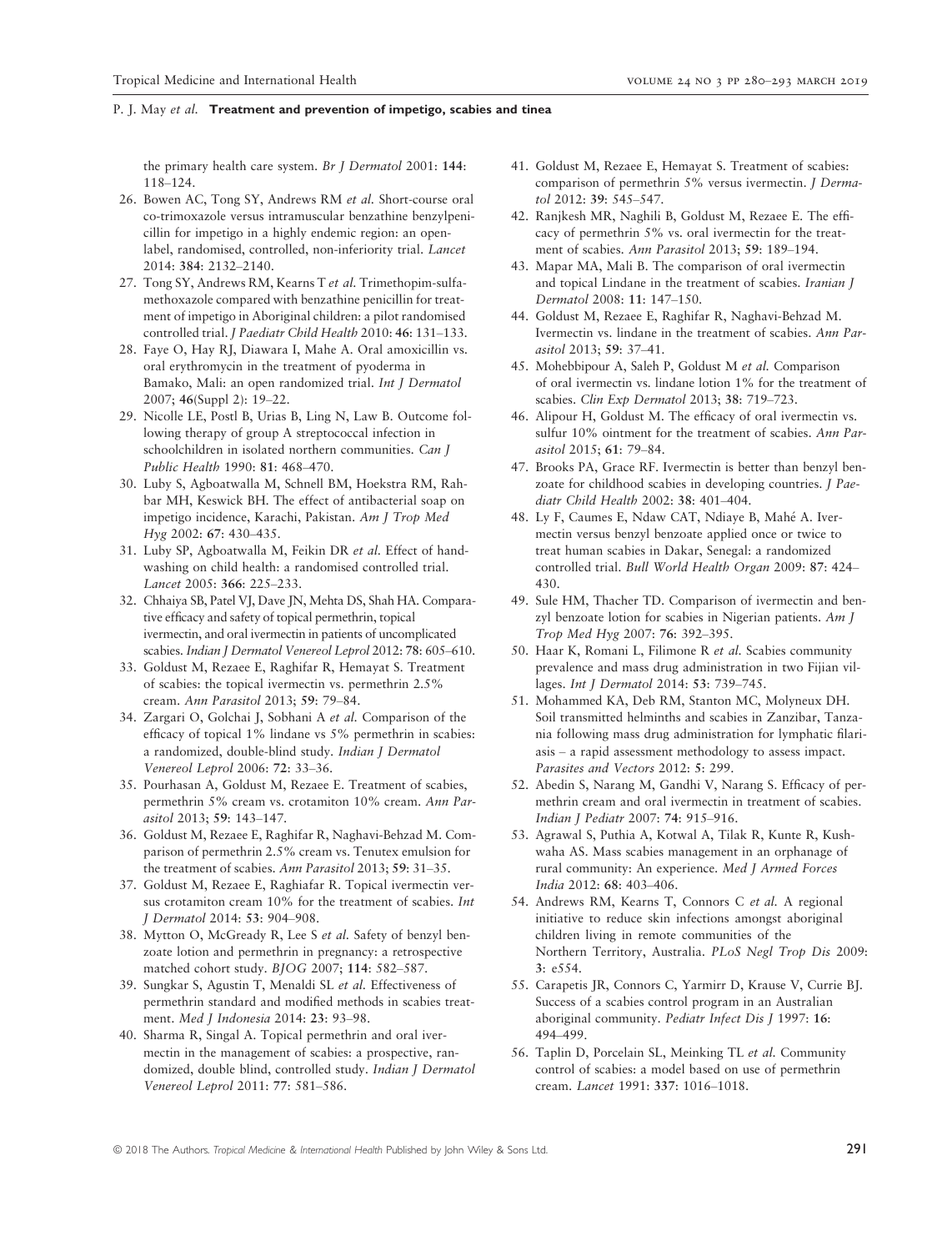- 57. Romani L, Whitfeld MJ, Koroivueta J et al. Mass drug administration for scabies control in a population with endemic disease. N Engl J Med 2015: 373: 2305–2313.
- 58. Kearns TM, Speare R, Cheng AC et al. Impact of an ivermectin mass drug administration on scabies prevalence in a remote Australian aboriginal community. PLoS Negl Trop Dis 2015: 9: e0004151.
- 59. Lawrence G, Leafasia J, Sheridan J et al. Control of scabies, skin sores and haematuria in children in the Solomon Islands: another role for ivermectin. Bull World Health Organ 2005: 83: 34–42.
- 60. Marks M, Taotao-Wini B, Satorara L et al. Long term control of scabies fifteen years after an intensive treatment programme. PLoS Negl Trop Dis 2015: 9: e0004246.
- 61. Shelby-James TM, Leach AJ, Carapetis JR, Currie BJ, Mathews JD. Impact of single dose azithromycin on group A streptococci in the upper respiratory tract and skin of Aboriginal children. Pediatr Infect Dis J 2002: 21: 375–380.
- 62. Avila-Romay A, Alvarez-Franco M, Ruiz-Maldonado R. Therapeutic efficacy, secondary effects, and patient acceptability of 10% sulfur in either pork fat or cold cream for the treatment of scabies. Pediatr Dermatol 1991: 8: 64–64.
- 63. Oyelami OA, Onayemi A, Oyedeji OA, Adeyemi LA. Preliminary study of effectiveness of Aloe vera in scabies treatment. Phytother Res 2009: 23: 1482–1484.
- 64. La Vincente S, Kearns T, Connors C, Cameron S, Carapetis J, Andrews R. Community management of endemic scabies in remote aboriginal communities of northern Australia: low treatment uptake and high ongoing acquisition. PLoS Negl Trop Dis 2009: 3: e444.
- 65. Garcia C, Iglesias D, Terashima A, Canales M, Gotuzzo E. Use of ivermectin to treat an institutional outbreak of scabies in a low-resource setting. Infect Control Hosp Epidemiol 2007: 28: 1337–1338.
- 66. Kanaaneh HA, Rabi SA, Badarneh SM. The eradication of a large scabies outbreak using community-wide health education. Am J Public Health 1976: 66: 564–567.
- 67. Davis JS, McGloughlin S, Tong SY, Walton SF, Currie BJ. A novel clinical grading scale to guide the management of crusted scabies. PLoS Negl Trop Dis 2013: 7: e2387.
- 68. Huffam SE, Currie BJ. Ivermectin for Sarcoptes scabiei hyperinfestation. Int J Infect Dis 1998: 2: 152–154.
- 69. Lokuge B, Kopczynski A, Woltmann A et al. Crusted scabies in remote Australia, a new way forward: lessons and outcomes from the East Arnhem Scabies Control Program. Med J Aust 2014: 200: 644–648.
- 70. Foster KW, Friedlander SF, Panzer H, Ghannoum MA, Elewski BE. A randomized controlled trial assessing the efficacy of fluconazole in the treatment of pediatric tinea capitis. J Am Acad Dermatol 2005: 53: 798–809.
- 71. Ladan D, Maryam A, Payman J. Comparison of the efficacy of fluconazole and griseofulvin in tinea capitis. Iranian J Dermatol 2005; 8: e88-pe92.
- 72. Chander G, Pooja A, Vikas M. Comparative evaluation of griseofulvin, terbinafine and fluconazole in the treatment of tinea capitis. Int J Dermatol 2012: 51: 455–458.
- 73. Deng S, Hu H, Abliz P et al. A random comparative study of terbinafine versus griseofulvin in patients with tinea capitis in Western China. Mycopathologia 2011: 172: 365–372.
- 74. Ghaninejad H, Gholami K, Hashemi P et al. Sertaconazole 2% cream vs. miconazole 2% cream for cutaneous mycoses: a double-blind clinical trial. Clin Exp Dermatol 2009: 34: e837-9.
- 75. Sharma A, Saple DG, Surjushe A et al. Efficacy and tolerability of sertaconazole nitrate 2% cream vs. miconazole in patients with cutaneous dermatophytosis. Mycoses 2011: 54: 217–222.
- 76. Singal A, Pandhi D, Agrawal S, Das S. Comparative efficacy of topical 1% butenafine and 1% clotrimazole in tinea cruris and tinea corporis: A randomized, double-blind trial. J Dermatol Treat 2005: 16: 331–335.
- 77. Thaker SJ, Mehta DS, Shah HA, Dave JN, Mundhava SG. A comparative randomized open label study to evaluate efficacy, safety and cost effectiveness between topical 2% sertaconazole and topical 1% butenafine in tinea infections of skin. Indian J Dermatol 2013: 58: 451–456.
- 78. Amit K, Navin B, Priyamvada S, Monika S. A comparative study of mycological efficacy of terbinafine and fluconazole in patients of Tinea corporis. Int J Biomed Res 2013: 4: 603–607.
- 79. Manasi B, Ghosh AK, Sukumar B, Das KD, Gangopadhyay DN. Comparative evaluation of effectivity and safety of topical amorolfine and clotrimazole in the treatment of tinea corporis. Indian J Dermatol 2011: 56: 657-662.
- 80. Jerajani H, Janaki C, Kumar S, Phiske M. Comparative assessment of the efficacy and safety of sertaconazole (2%) cream versus terbinafine cream (1%) versus luliconazole (1%) cream in patients with dermatophytoses: a pilot study. Indian J Dermatol 2013: 58: 34–38.
- 81. Choudhary SV, Bisati S, Singh AL, Koley S. Efficacy and safety of terbinafine hydrochloride 1% cream vs. sertaconazole nitrate 2% cream in tinea corporis and tinea cruris: a comparative therapeutic trial. Indian J Dermatol 2013; 58: 457–460.
- 82. Lakshmi CPV, Bengalorkar GM, Kumar VS. Clinical efficacy of topical terbinafine versus topical luliconazole in treatment of tinea corporis/tinea cruris patients. Brit J Pharm Res 2013: 3: 1001–1014.
- 83. Thaker SJ, Mehta DS, Shah HA, Dave JN, Kikani KM. A comparative study to evaluate efficacy, safety and costeffectiveness between Whitfield's ointment+oral fluconazole versus topical 1% butenafine in tinea infections of skin. Indian J Pharmacol 2013: 45: 622–624.
- 84. Koh KJ, Parker CJ, Ellis DH, Pruim B, Leysley L, Currie BJ. Use of terbinafine for tinea in Australian Aboriginal communities in the Top End. Australas J Dermatol 2003: 44: 243–249.
- 85. Amit J, Sharma RP, Garg AP. An open randomized comparative study to test the efficacy and safety of oral terbinafine pulse as a monotherapy and in combination with topical ciclopirox olamine 8% or topical amorolfine hydrochloride 5% in the treatment of onychomycosis. Indian J Dermatol Venereol Leprol 2007: 73: 393–396.